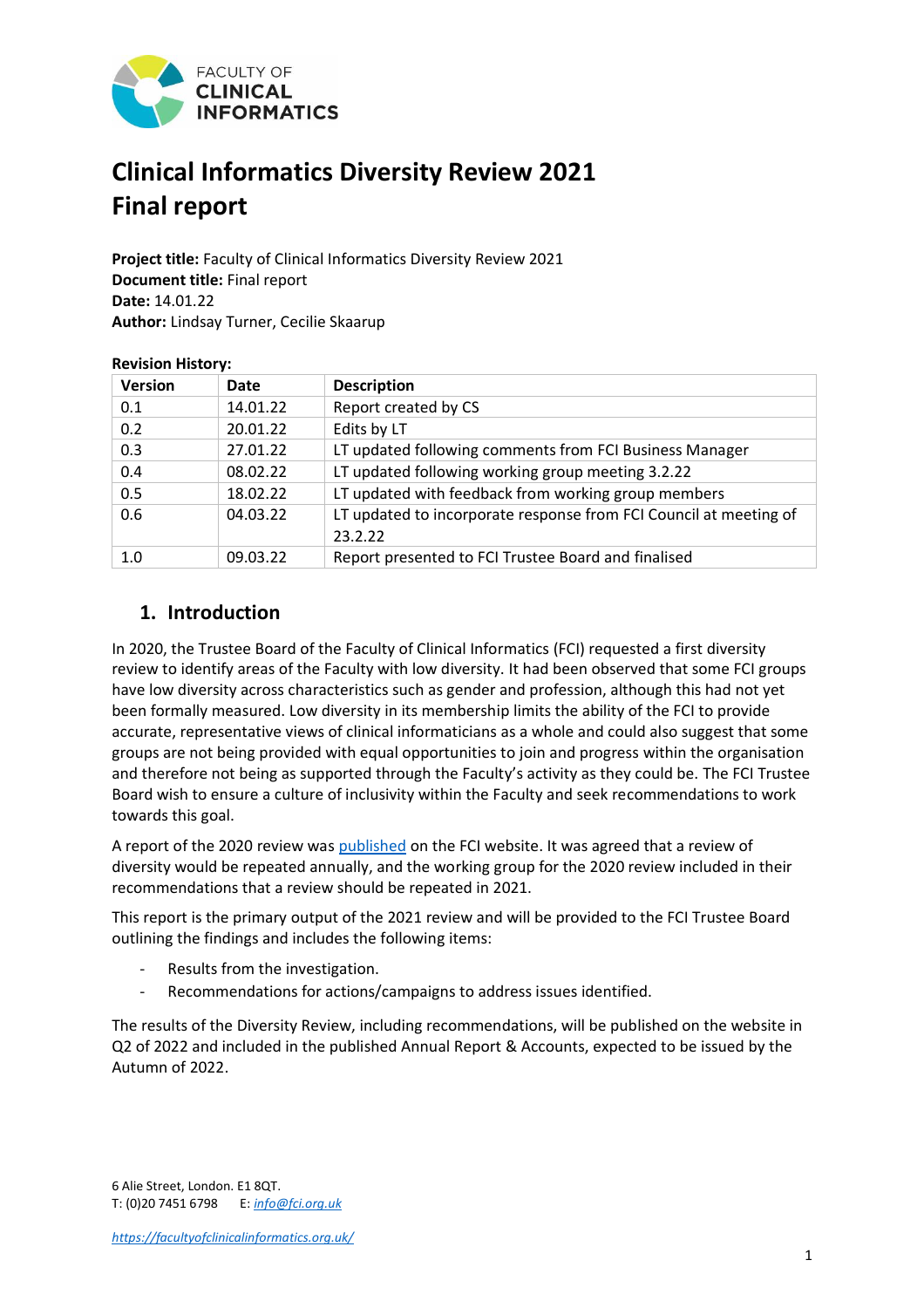

# **2. Definition**

Diversity can be defined as a measure of similarities and differences between people across a variety of characteristics. These characteristics can include axes such as age, cultural background, physical abilities and disabilities, race, religion, gender, and sexual orientation. Throughout this document the use of the term "diversity" refers to all characteristics in which people can differ, unless otherwise specified.

Where the Faculty of Clinical Informatics (FCI) or the "Faculty" and Faculty "membership" are referred to throughout this report, it is intended that this refers to all Fellows, Members and Associates, and includes the membership of the Faculty governing bodies and committees.

### **3. Objectives**

The Diversity Review aims to:

- Determine the level of diversity in the FCI membership.
- Compare current FCI diversity with that of the Diversity Review in 2020 and with national data on diversity of staff in health and social care.
- Identify areas with a wide difference between FCI and national levels of diversity.
- Make recommendations for actions to increase diversity in areas where it is low.

### **4. Methods**

Diversity data for the Faculty were collated in November-December 2021 and presented to a diverse working group of FCI Fellows, Members and Associates for review and development of recommendations in December 2021-February 2022. Membership of the working group can be found in [Appendix B.](#page-9-0) Data were obtained from FCI member application forms and voluntary completion of an equality and diversity form.

The working group was surveyed prior to viewing the diversity data to capture their pre-existing perceptions of the Faculty's diversity. Results of this survey can be found in Appendix C.

The full methodology adopted for this review can be found in Appendix A: Project approach.

### **5. Results**

*Please note, the key points presented below refer to the analysis of the data available. It should be noted that Equality and Diversity forms have only been completed by 59% of members.*

In the summary points provided below, where possible, comparisons with the data obtained in 2020 have been described.

- The percentage of Asian and Black and mixed ethnic groups in the FCI in the data now available from returned Equality and Diversity monitoring forms is 24%, which is better than NHS informatics workforce in 2021 (14%) and NHS overall in 2019 (20%). However, the Membership, Governance and Representation and Finance standing committees have a higher proportion of its members from a White ethnic origin than the FCI membership as a whole.
- The percentage of Black or Black British members in the FCI of those who returned monitoring forms in 2021 is 6%, an increase by 3% from the previous year. However, people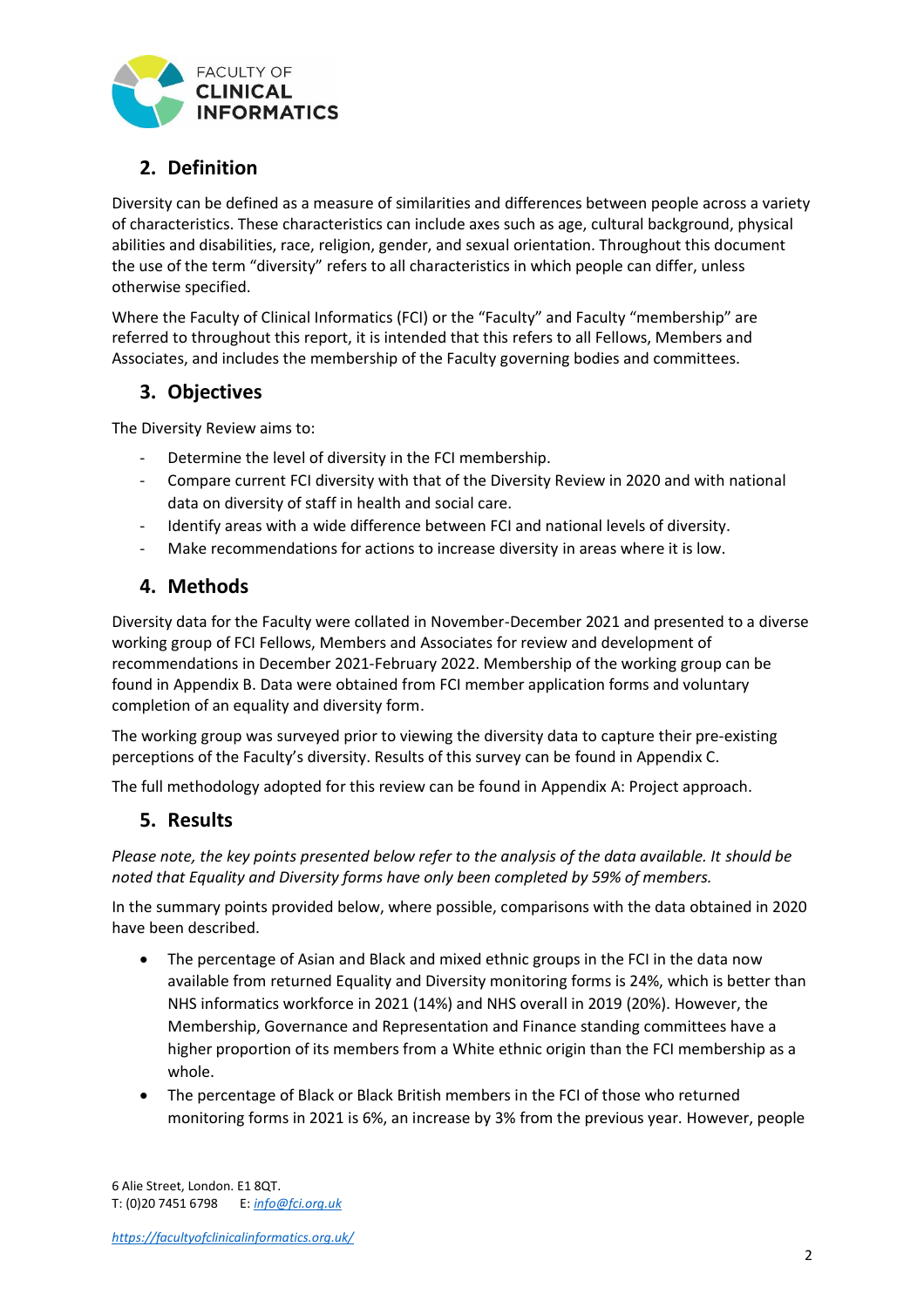

of Black or Black British ethnic origin are underrepresented across Fellows, governing bodies and standing committees.

- The percentage of women in the FCI membership is reported at 41.2% for all members who returned a form, and they have only slightly improved since 2020 (38.7%). The percentage of women is lowest for Fellows (26.9%). These figures are much lower than within the NHS informatics 2021 workforce (56% women). From the available data, there still are lower proportions of women in each governing body and standing committee.
- FCI membership includes a higher proportion of members aged 30 to 54 than those younger than 30 or over 54 when compared to NHS informatics workforce in 2021.
- The most common age group for Fellows is higher (45-49) than for Members (40-44). The distribution is also much narrower for Fellows than for members and associates, with no Fellows in 16-29 age groups and very few in 30-39 groups also. Younger age groups are less well represented in the Council.
- The vast majority of members are doctors, with the biggest distinction between the number of doctors and other professions amongst Fellows. This has slightly improved since last year.
- The inclusion of observers at Council meetings means that a higher diversity of members attended these meetings, however, due to this being a non-participatory role, it is questionable how much direct impact this may have had. Inviting observers, however, does give those attending an opportunity to experience the nature of FCI Council, and may encourage them to apply to join the Council, which could, in turn, lead to increased diversity of Council membership in future.
- All standing committees have low proportions of HCPC-registered professionals. Membership and Governance & Representation committees have a low percentage of nurse/midwife members.
- Social care professionals are markedly underrepresented across the FCI membership, governing bodies and standing committees.
- The vast majority of members are located in England, and the difference between England and other nations is more pronounced in the FCI when compared to NHS staff in 2017.
- The FCI governing bodies have a large skew towards doctors and being located in England. Northern Ireland is the least represented home nation in governing bodies and standing committees. There is also no overseas representation within the governing bodies.
- The percentage of FCI members who reported a disability in the equality and diversity form (4.5%) is now in line with the NHS informatics workforce (2019) (4%).

### **6. Current efforts in progress to promote diversity**

- Mentoring scheme connects members with senior Faculty members as advisors, which may help to support members to feel able to apply to join governing bodies and standing committees and to apply to upgrade their level of membership when appropriate.
- Shuri network partnership: The Shuri network are the first NHS and care network of women of colour in digital health. They have provided bursaries to cover the cost of membership for BAME women becoming new FCI members in two separate cohorts of recruitment, September 2020 and September 2021.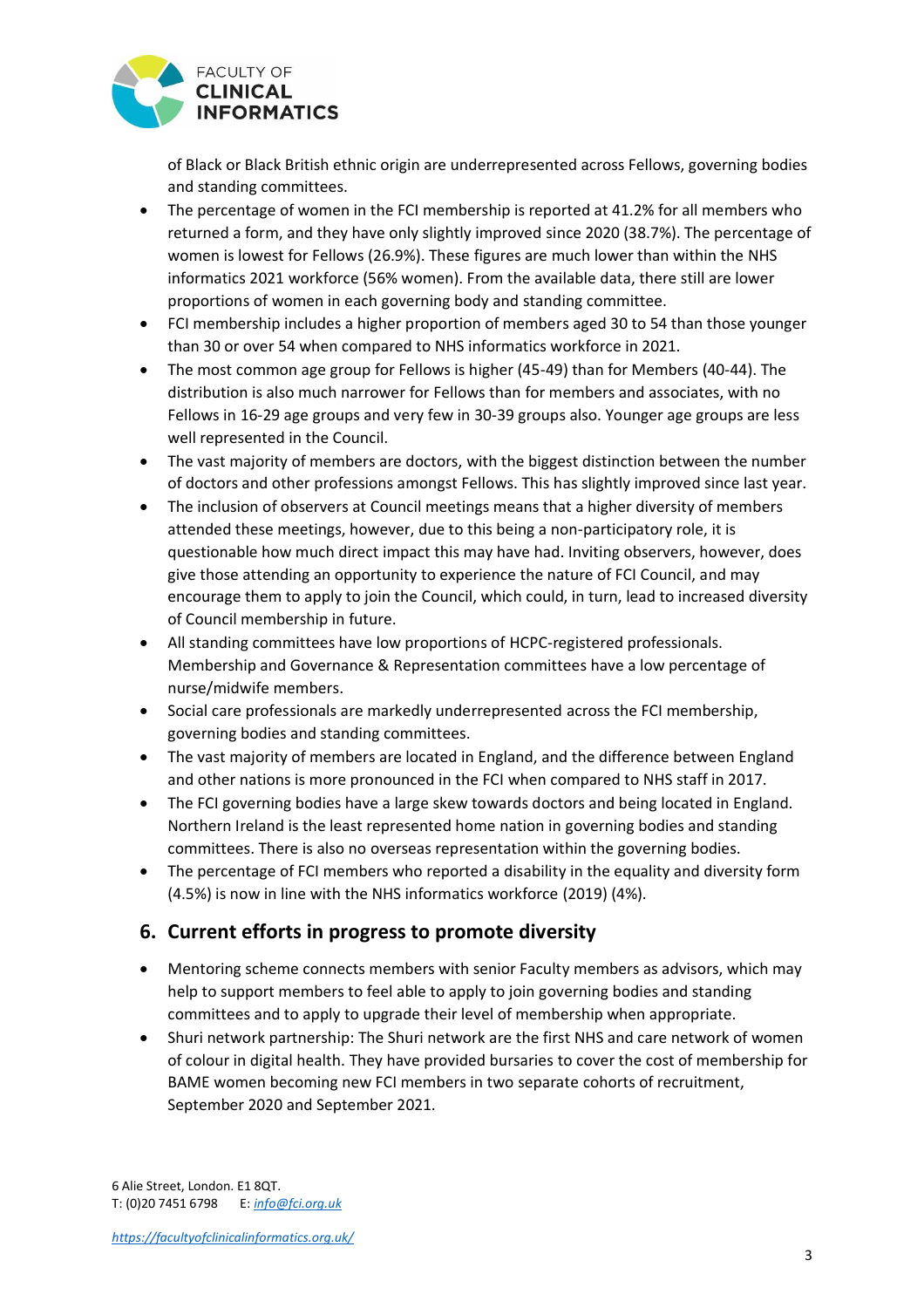

- Recruitment campaigns for new members targeting under-represented groups, including profiles and videos from current members, links with AHP networks, etc.
- Working to achieve broad representation across all axes when identifying members to form project groups.
- Professional Interest Groups for Nurses/Midwives, AHPs, Digital Medicine, Healthcare Scientists and Primary Healthcare (joint with BCS) help to ensure that views of people with professions within these groups are adequately represented in FCI policies and strategy and to provide peer support and encourage during recruitment.
- Associate Network provides peer support and a voice for Associates.
- Inclusion of discipline specific leads in business plan (nursing, AHP, pharmacy, social care), subject to obtaining HEE funding.
- Early Careers Group aims to represent and support people on their first steps into clinical informatics. This should include supporting these individuals to get involved in groups and events of the FCI.

See also Appendix D for an update report on the 2020 Diversity Review recommendations and actions taken to address these.

### **7. Recommendations**

The recommendations below were developed from discussions of the 2021 Diversity Review working group. In most cases, recommendations made are based on those originally made by the 2020 working group, however, some new recommendations have also been provided.

- 1. Include non-voting FCI members at Council meetings to achieve a more diverse representation of perspectives, in the first half of 2022. The previous format of including observers did not add value for observers due to a lack of ability to take part in discussions. The format for the involving observers will be improved and the outcome measured in June 2022.
- 2. Survey current FCI members to determine their interests and what they hope to gain from membership, in the first half of 2022. Base questions around the current FCI Business Plan to identify whether planned activities are in line with member expectations. New Fellow, Member and Associate Member applicants joining the Faculty in subsequent recruitment rounds should be asked questions related to their expectations for membership during their application. i.e. "Why do you want to join the Faculty of Clinical Informatics". Introductory events for new members should also be organised and used to understand their expectations of membership.

*Focus should be put on surveying existing members, as identifying new informaticians who aren't already members is difficult and hence to survey them is challenging.*

3. Social care is a hugely underrepresented system in the Faculty membership and requires particular focus. Prioritise increasing the number of nursing informatician members, as professionals with a good connection between health and social care. Work with the FCI Nursing and Midwifery Professional Interest Group to identify opportunities to promote FCI to these groups. This may include: 1) campaigning to increase numbers of applications for membership; 2) hold a webinar session promoting FCI to this group specifically.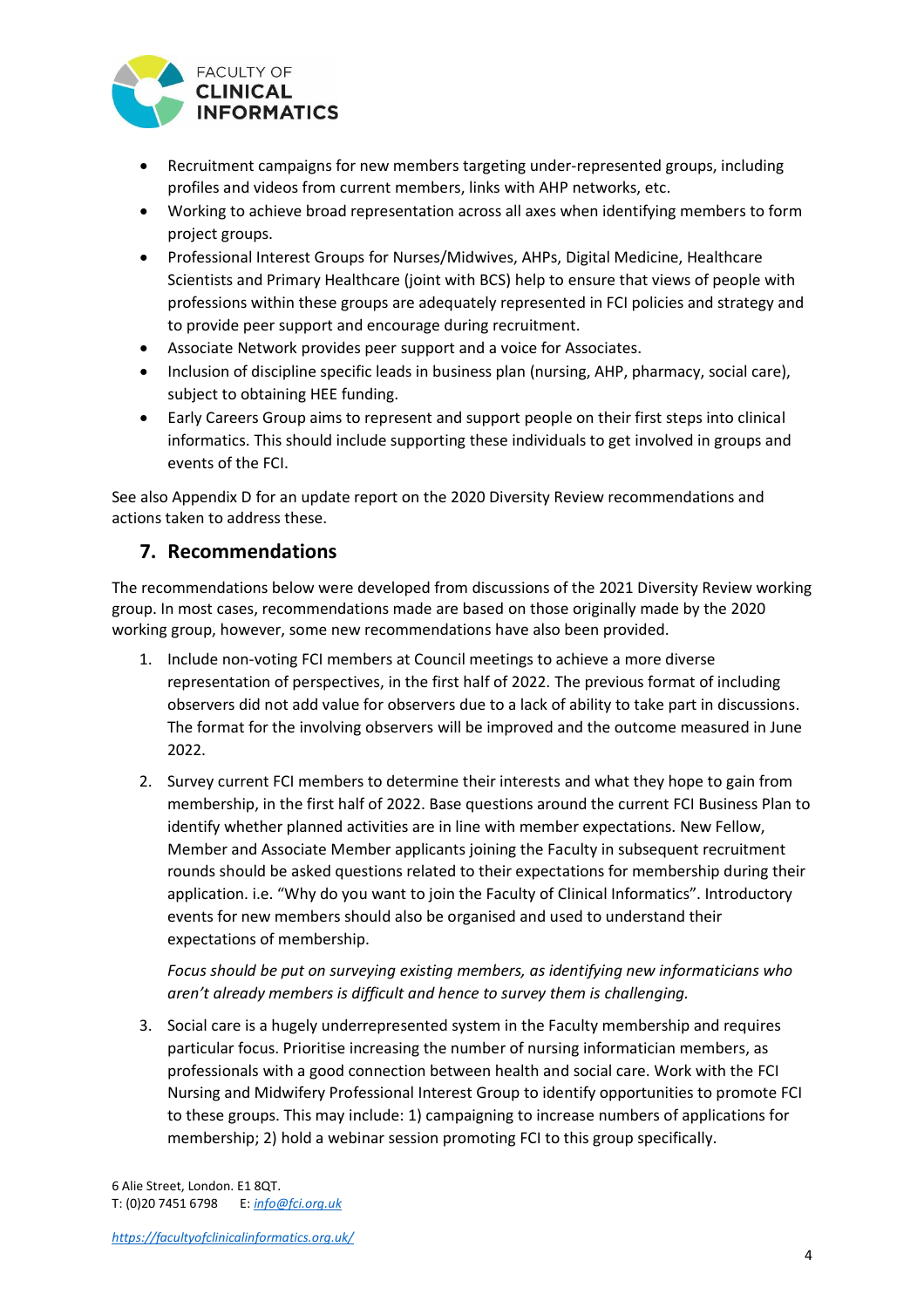

*The group recognised that many professionals working in informatics roles in social care will not be registered, so would only ever be able to join as Associate Members. It is advised that FCI should focus efforts on increasing membership from the registered social care workforce first, to allow more time to engage with the non-registered workforce.* 

- 4. Identify actions to help increase the number of nurse and midwife members of the Faculty, to include:
	- a. Working with Natasha Phillips and other national digital lead nurses to align efforts with devolved countries' initiatives, i.e. NHSE&I, eg. a Topol-like review specific to digital nursing.
	- b. Membership Standing Committee to review categories of membership and to ensure subscription fees do not make membership inaccessible to some groups of people.

*The group recognised that different subscription fees should not be offered based on profession, as there is much variation within one profession, but that it should be based on income. The Nursing and Midwifery Professional Interest Group should also be consulted to support efforts in this area.* 

- 5. Research existing national PPI groups to identify those which may be suitable to work with on FCI projects. Engage the groups identified to develop working practices. For a suitable piece of upcoming work due to be undertaken by the Faculty, recruit a panel of patient/public representatives to contribute to planning, developing and completing the project. Look for an opportunity to do this, focussed around a specific piece of work, in the next 6-12 months. Review progress within 12 months to determine next steps.
- 6. Include patient/public representation in the FCI Council. Develop a job description for this role to ensure that the person/people in this role are aware of what is expected of them. While seeking representatives in a general call, also ask for expressions of interest to join FCI Council. At the next Council meeting, ask FCI Council to develop recommendations for how to embed patient representation in its membership.
- 7. Consider a change to the wording and marketing of the FCI mentoring scheme to be referred to as "peer support", which reflects the current informal format of the scheme and may encourage more members to sign up. Give information about the diversity of types of people who are available as mentors. Ask each of the FCI professional interest groups i.e. nursing, AHP, etc. what their wants and solutions could be for the mentoring scheme. Also encourage a buddying system where members of the professional interest groups join FCI working groups as representatives – a more senior rep can help to guide and support a more junior member and help them to make relevant connections to national organisations.

*The working group highlighted that the wording of the mentoring scheme might have prevented people from signing up, as they do not see themselves as mentors.* 

8. Seek bursaries for future recruitment rounds from the Shuri Network for black, Asian and minority ethnic (BAME) women, and from other sources, to enable those underrepresented in the Faculty or on low income to join as members. Ensure bursary holders are supported and engaged throughout their time as Members, encouraging proactive engagement from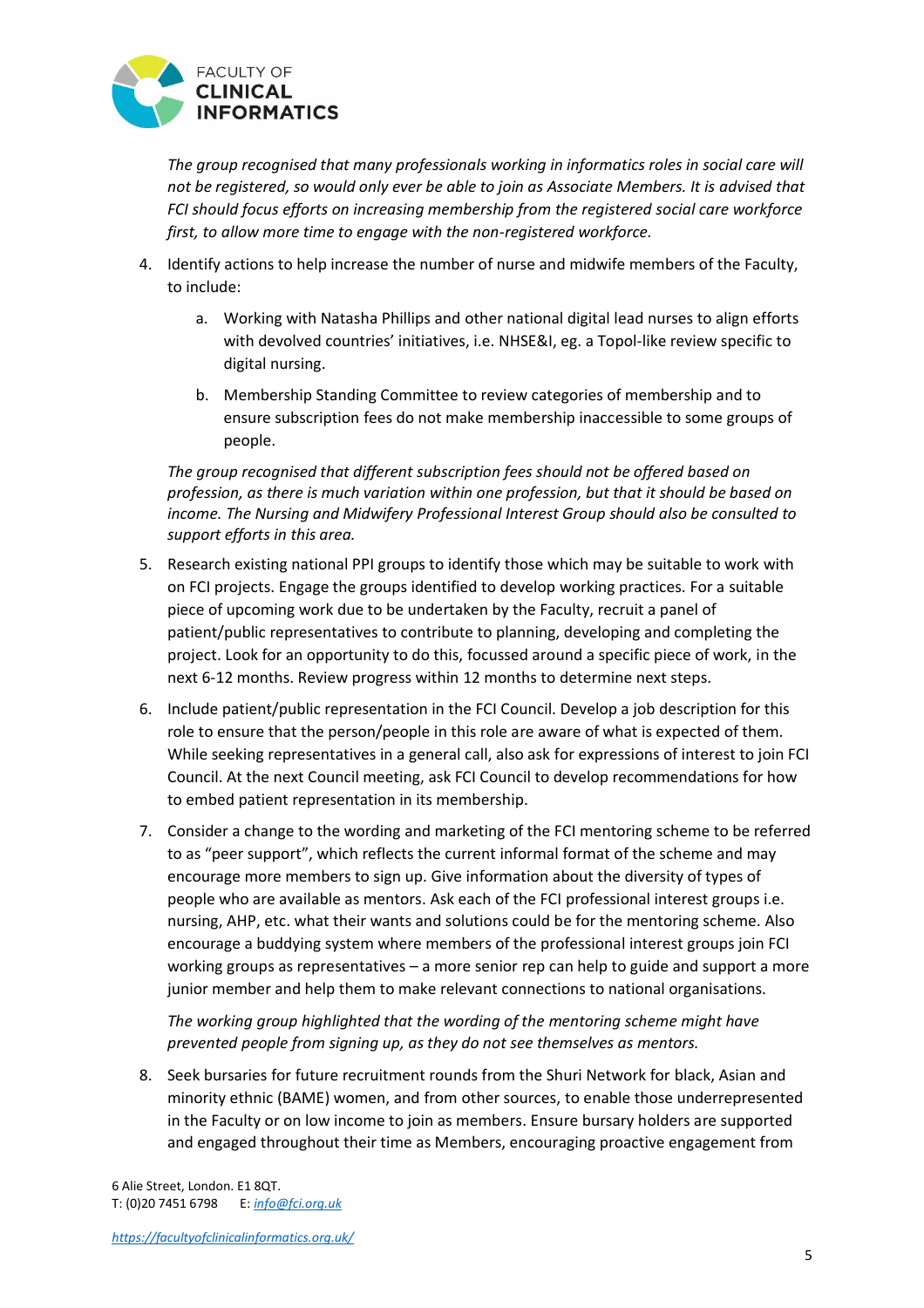

the outset at the point of application. Consider how bursary holders can be treated as special groups and initiate networks for these groups to help them feel welcome and supported. The experiences of bursary holders should be collated to inform future plans.

- 9. Conduct a review of the FCI website to ensure all language is inclusive, avoiding any biases, slang, or expressions that discriminate against or discourage or disengage groups of people based on race, gender, profession, location, age or ability. Complete this review after the FCI website has been upgraded during 2022.
- 10. Reconvene the Diversity Review working group in Q4 2022, where diversity data are analysed and presented again and timely recommendations can then be made to the Trustee Board, suitable to the situation at that time.
- 11. Review current criteria for the Fellow and Member levels of FCI membership before Autumn 2022 to ensure applicants from different regions will be assessed equally. The Faculty should make clear how to apply for the different memberships.
- 12. Encouraging and ensuring diversity of speakers at FCI events and conferences is the responsibility of all organisers, this includes members of the Events Organising Committee, Communications Manager, Marketing Manager, Business Manager and Chairs of FCI Standing Committees. The FCI should make a statement that they believe in and promote diversity at their events. Members should be asked if they are interested in future speaking opportunities during any surveys, so that a diverse database of individuals can be developed and called upon when opportunities arise.
- 13. During all online FCI events, including webinars and conferences, ensure that invitees are asked if they have any accessibility requirements. Conduct research to determine common needs of people with disabilities to access online tools and identify what the FCI would be able to offer, so they are in the position to provide support at the time that any requests might be made, for example, providing subtitles for live or recorded events.

### **8. Response from FCI Council**

A summary of the methodology of the 2021 diversity review, this report and the recommendations made by the working group were presented to the FCI Council at a meeting on 23 February 2022. Council had received the draft report for review in advance. Council was now asked for feedback and to begin to plan actions for the future.

One Council member suggested that Richard Smith (RS), lead for the FCI mentorship scheme, should have been involved in discussions around mentoring before recommendations related to this were finalised. RS thinks it would be a good idea to change the scheme to 'peer support' to make the programme more open. RS provided a report on the mentoring scheme at the previous Council meeting. There was a suggestion that the FCI should be careful with applying diversity recommendations to activities actively used by our members already. The Council member encouraged Council to now take the recommendation about mentoring/buddying to RS for reviewing, to help make the programme even more inclusive. Chair of Council supported the suggestion to not change a successfully running programme. A confidential advisor was suggested for the mentoring programme.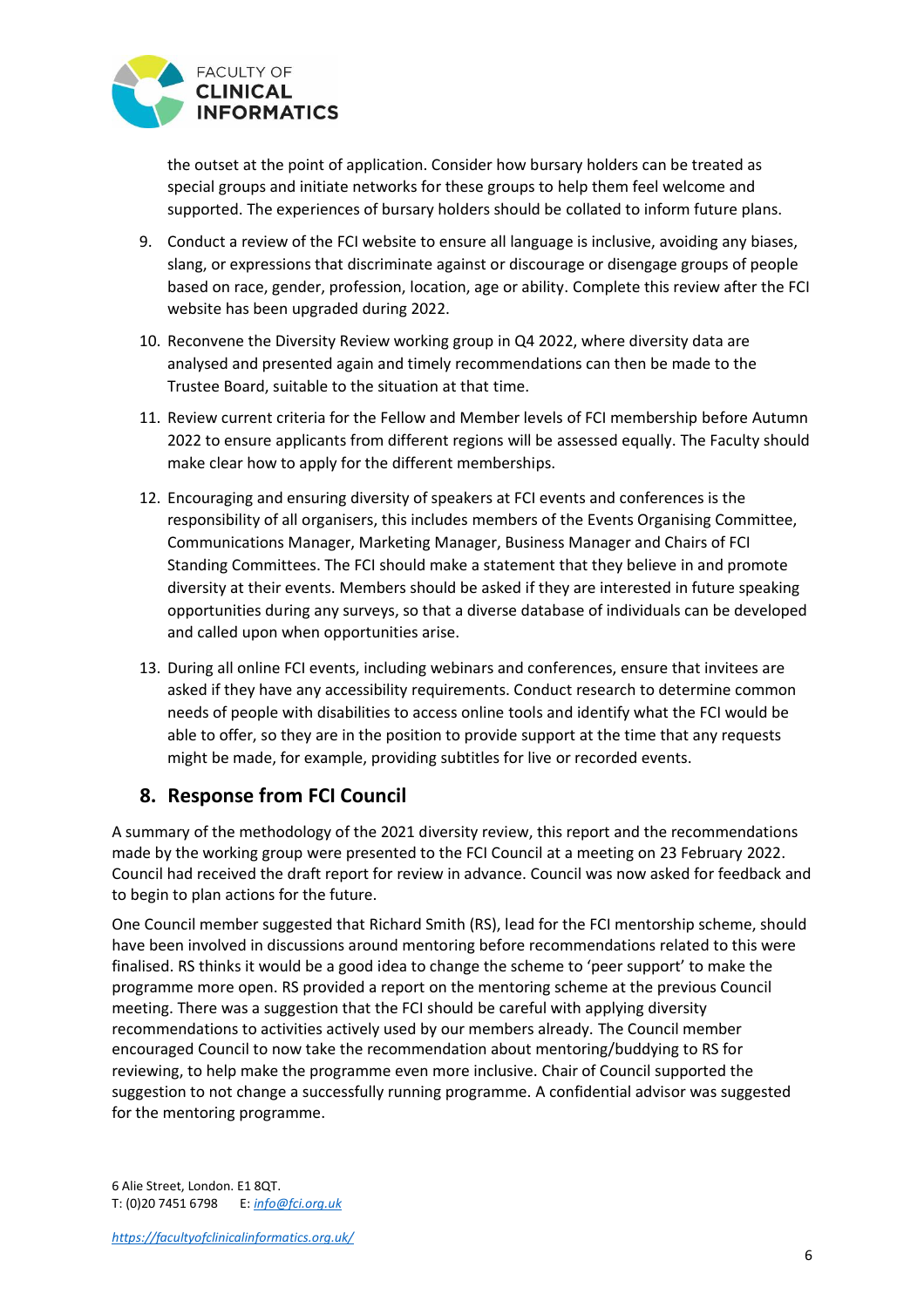

It was suggested that all council members could pick 1-2 recommendations that they think they can sponsor/support. Council Chair supported individual involvement to have less work done at meetings.

AMC, a Council member and member of the Diversity Review working group, added that the working group was setup to make recommendations, but not to discuss each individual recommendation with specific people (e.g. leads on activities) at the Faculty.

A Council member who is part of the FCI Finance and Remuneration Standing Committee (FARSC) applauded the Diversity group's work and explained that FARSC have discussed how to support members via bursaries and levels for those. FARSC will get back to Council about that. NHS Digital has ideas on how to include nurses.

A member of Council has agreed to be the main representative for overseeing the work for the Diversity Review. Council Chair has used the diversity report to look at Council Terms of Reference.

Council has reviewed this report and confirm approval and will now pick up points that are specific Council business. Trustees will be informed via an update to this report.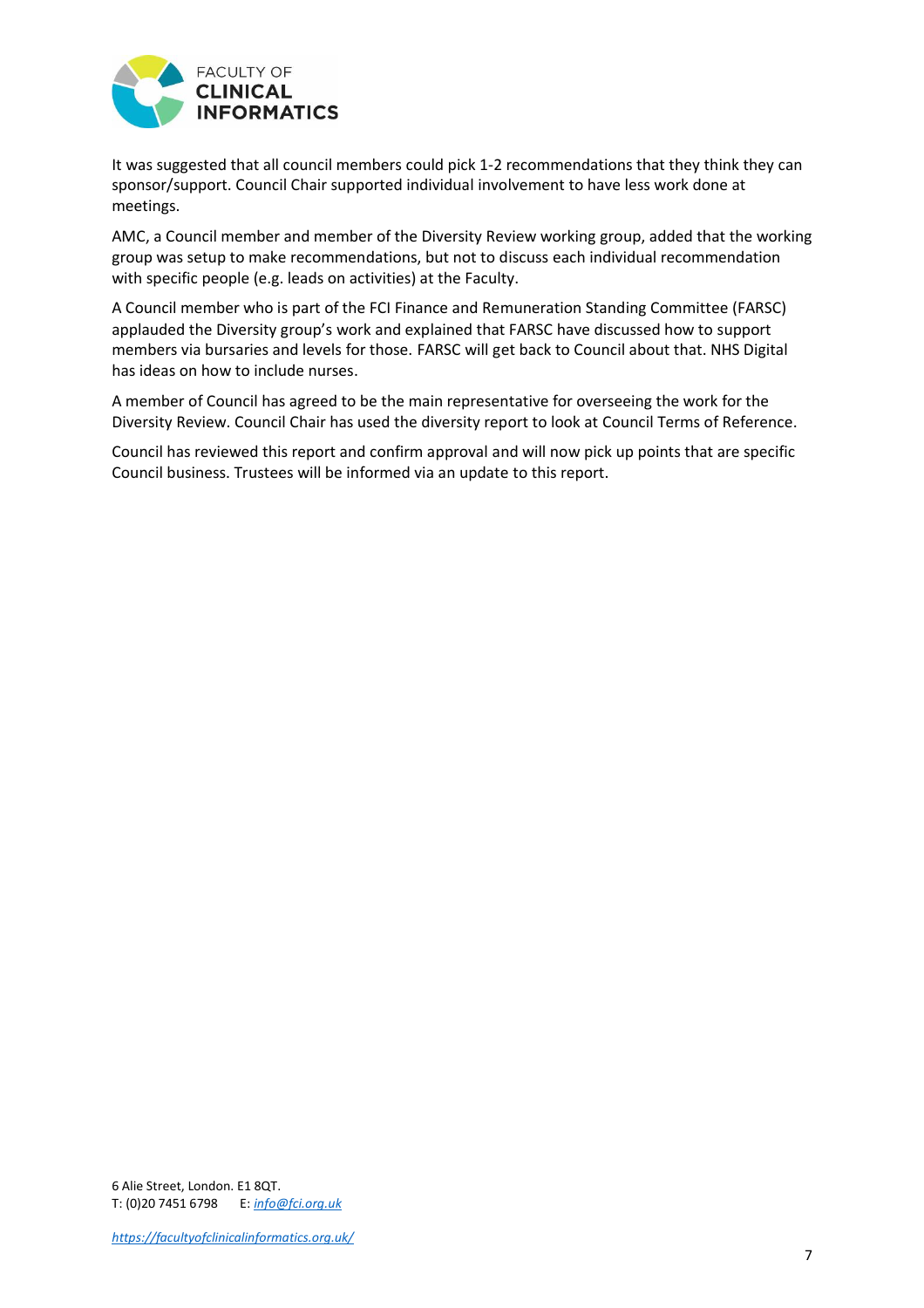

# **Appendix A**

### **Project approach**

The current document presents an investigative report through the collation and collection of observational data. Membership data will be collected across six axes:

- 1. Ethnicity
- 2. Gender identity
- 3. Age
- 4. Profession
- 5. Locality
	- a. Country
	- b. Region
- 6. Disability

Data for the axes outlined above have been presented below for the following groups:

- Fellows
- Members
- **Associates**
- Executive
- **Council**
- Observers at Council
- Trustee Board
- Recruitment assessment panel
- Standing committees
- Mentors

It is assumed that a working group can be compiled for this project from the FCI membership – this requires sufficient interest and investment of time by those involved in order to progress and complete the project successfully. It is hoped that members of the working group for the 2020 Diversity Review may join the group again for this review and that additional members may also volunteer to join. Once volunteers have been sought there should be a check to ensure the group itself have diverse membership across each of the axes being studied.

#### **Data sources**

| Characteristic | Source of data                           |
|----------------|------------------------------------------|
| Ethnicity      | Equality and diversity forms (voluntary) |
| Gender         | Equality and diversity forms (voluntary) |
| Age            | Equality and diversity forms (voluntary) |
| Profession     | CRM (from registration details)          |
| Location       | CRM (from registration details)          |
| Disability     | Equality and diversity forms (voluntary) |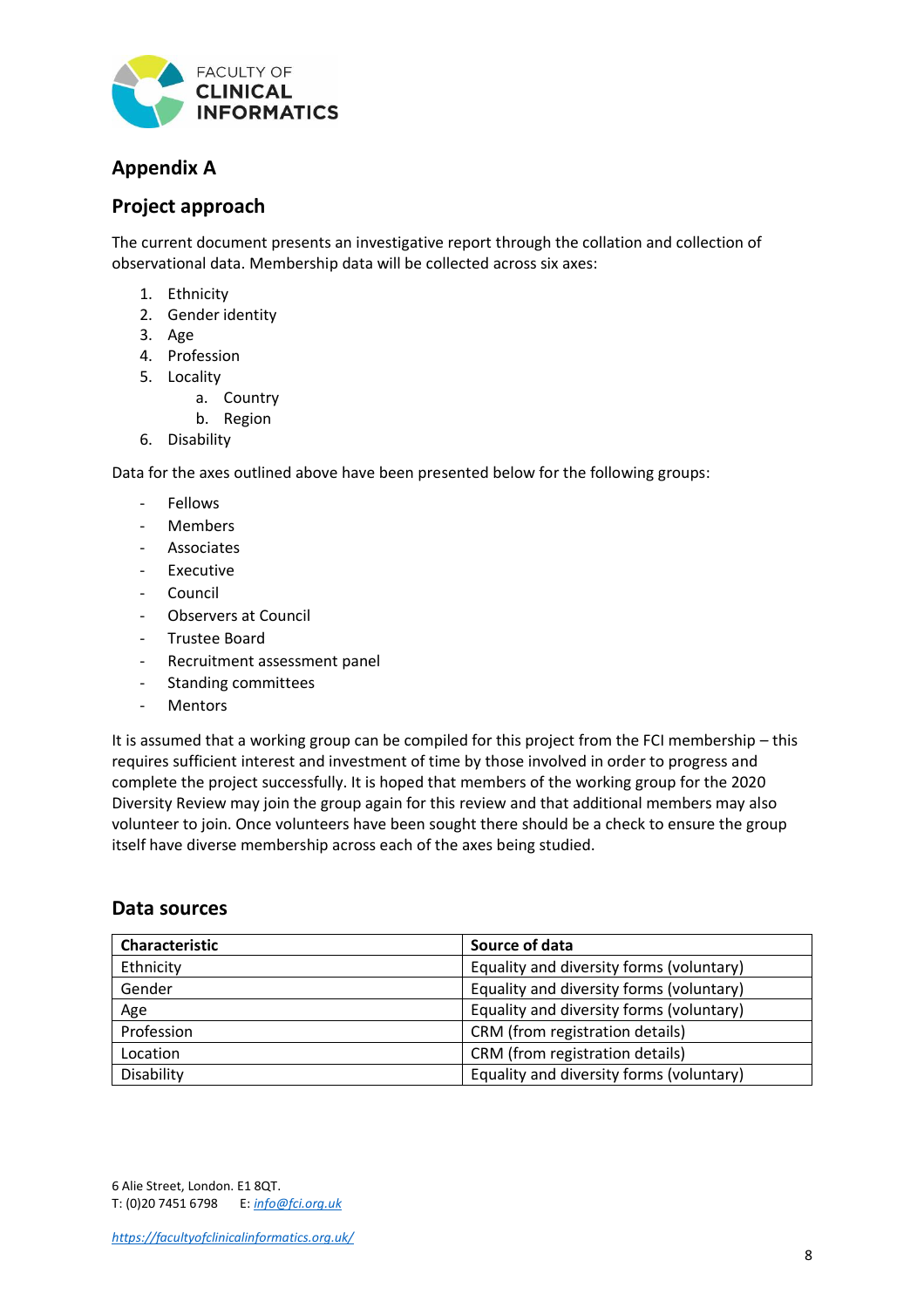

#### **Equality and diversity forms**

The equality and diversity form is sent to members when they join the FCI. It is currently completed online (surveymonkey.co.uk form) and is voluntarily completed. Respondents are asked to self-select their gender identity, whether their gender identity is the same as the sex they were assigned at birth, their age and ethnicity from a list of options and asked if they consider themselves to have a disability. The options provided on the form were chosen based on the latest national Census.

The first three FCI cohorts recruited (Cohorts 1-3) did not complete an equality and diversity monitoring form when joining the Faculty. Cohorts 4-5 (2019) were asked to complete a voluntary form in a word document format and the form was also re-sent to all members (Cohorts 1-5) in August 2020 to request completion. Cohort 6 (2020) were asked to complete the voluntary form online. The form was updated following the recommendations of the 2020 Diversity Review and a subsequent review of the form for use in Cohorts 7 and 8 (2021).

| <b>Membership</b><br>type |      | <b>Number of individuals in</b><br><b>Equality and diversity</b><br>Percentage of total for<br>forms provided<br>which completed forms<br>the FCI<br>were provided |      |           |                 |                 |
|---------------------------|------|--------------------------------------------------------------------------------------------------------------------------------------------------------------------|------|-----------|-----------------|-----------------|
|                           | 2020 | 2021                                                                                                                                                               | 2020 | 2020+2021 | 2020            | 2020+2021       |
| Fellow                    | 246  | 279                                                                                                                                                                | 53   | 104       | 22              | 37              |
| Member                    | 228  | 371                                                                                                                                                                | 133  | 280       | 58              | 75              |
| Associate                 | 163  | 369                                                                                                                                                                | 99   | 221       | 61              | 60              |
| <b>Total</b>              | 637  | 1019                                                                                                                                                               | 328  | 605       | <b>Mean: 51</b> | <b>Mean: 59</b> |

#### *Total equality and diversity forms provided*

#### **National workforce data**

In the Discussion section, where possible, comparisons have been made with data for the wider workforce. Data for the 2021 informatics workforce were obtained directly from the Health Education England Digital Readiness Programme, who sourced the data from the NHS Electronic Staff Record in March 2021 – these data, therefore, are not published publicly.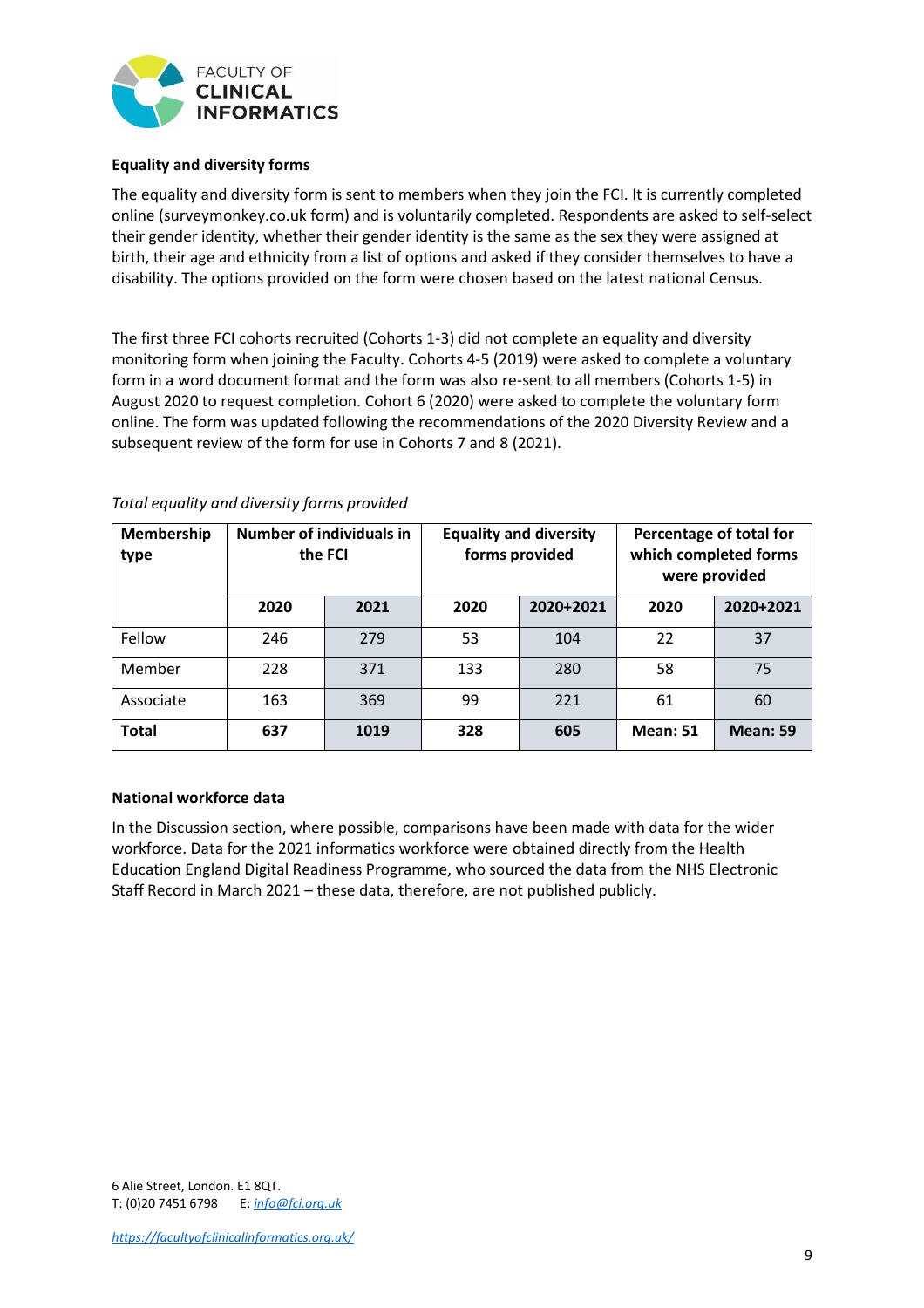

# <span id="page-9-0"></span>**Appendix B**

### **Working group membership**

| <b>Name</b>                | Profession   | <b>Job title</b>                                              | <b>Representing</b>     |
|----------------------------|--------------|---------------------------------------------------------------|-------------------------|
| Yinka Makinde (Chair)      | Pharmacy     | Director of Professionalism, NHSX                             | Shuri Network<br>(BAME) |
| Kieran Zucker              | Doctor       | NIHR Clinical Lecturer - University of                        | <b>Early Careers</b>    |
|                            |              | Leeds. Honorary Clinical Oncology<br>Registrar - LTHT         | Doctors                 |
| Stephen Goundrey-<br>Smith | Pharmacy     | Pharmacy Informatics Specialist, SGS<br>PharmaSolutions       | Pharmacy                |
| Lesley Holdsworth          | AHP          | Scottish Government Clinical Lead for                         | AHP                     |
|                            |              | Digital Health and Care                                       | Scotland                |
|                            |              | Assoc.Director NHS Education Scotland                         |                         |
| Anne Marie                 | GP           | <b>Associate Medical Director (Primary</b>                    | Wales                   |
| Cunningham                 |              | Care), Digital Health and Care Wales                          | GPs                     |
|                            |              | Vice Chair, FCI Council                                       |                         |
|                            |              | Chair, FCI Professionalism SC                                 |                         |
| Prasad Ranatunga           | Doctor       | Acting Consultant in Health Informatics                       | International           |
|                            |              | Provincial Department of Health<br>Services - NWP, Sri Lanka  | members                 |
| Jo Dickson                 | <b>Nurse</b> | Chief Nurse,                                                  | Nursing                 |
|                            |              | <b>NHS Digital</b>                                            |                         |
| <b>Claire Sutton</b>       | <b>Nurse</b> | Digital Transformation Lead   National                        | <b>Nursing</b>          |
|                            |              | Care Forum                                                    | Social Care             |
| Rafiah Patel               | AHP          | Chief Digital Ethics & Privacy Officer,                       | AHP                     |
|                            |              | Surrey and Borders Partnership NHS<br><b>Foundation Trust</b> | Shuri Network<br>(BAME) |
| Aura Frizzati              | Clinical     | Clinical Scientist Trainee (Health                            | Associate members       |
|                            | Scientist    | Informatics)                                                  | Healthcare scientists   |
| Tashfeen Kholasi           | Dentist      | <b>Chief Clinical Information Officer</b>                     | Dentistry               |
|                            |              | Joint Hon Secretary, FCI Council                              |                         |
| Jonathan Kay               | Doctor       | Chair, FCI Council                                            | FCI Trustee Board       |
|                            |              | <b>FCI Trustee</b>                                            | and Council             |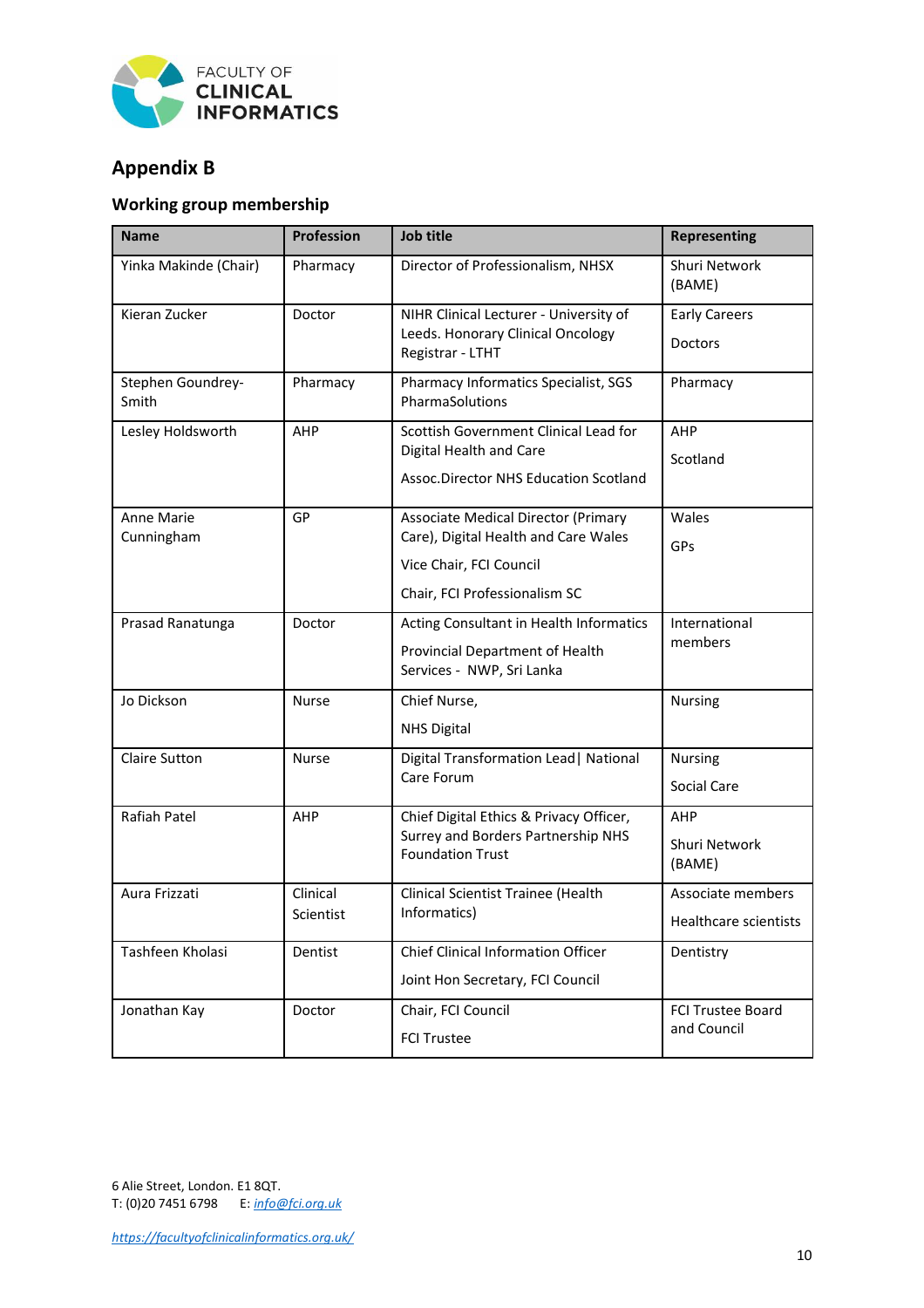

# **Appendix C**

#### **Results of preliminary survey of working group**

Members of the working group were asked to complete a survey before viewing the FCI diversity data and analysis and attending the first working group meeting. The purpose of this survey was to determine a baseline of their personal opinions on the diversity of the organisation. Of working group members, 6 out of 12 completed the survey. The results are summarised in the slides below:





# Q3: In the past 12 months, do you feel the diversity of the FCI has:

Answered: 6 Skipped: 0

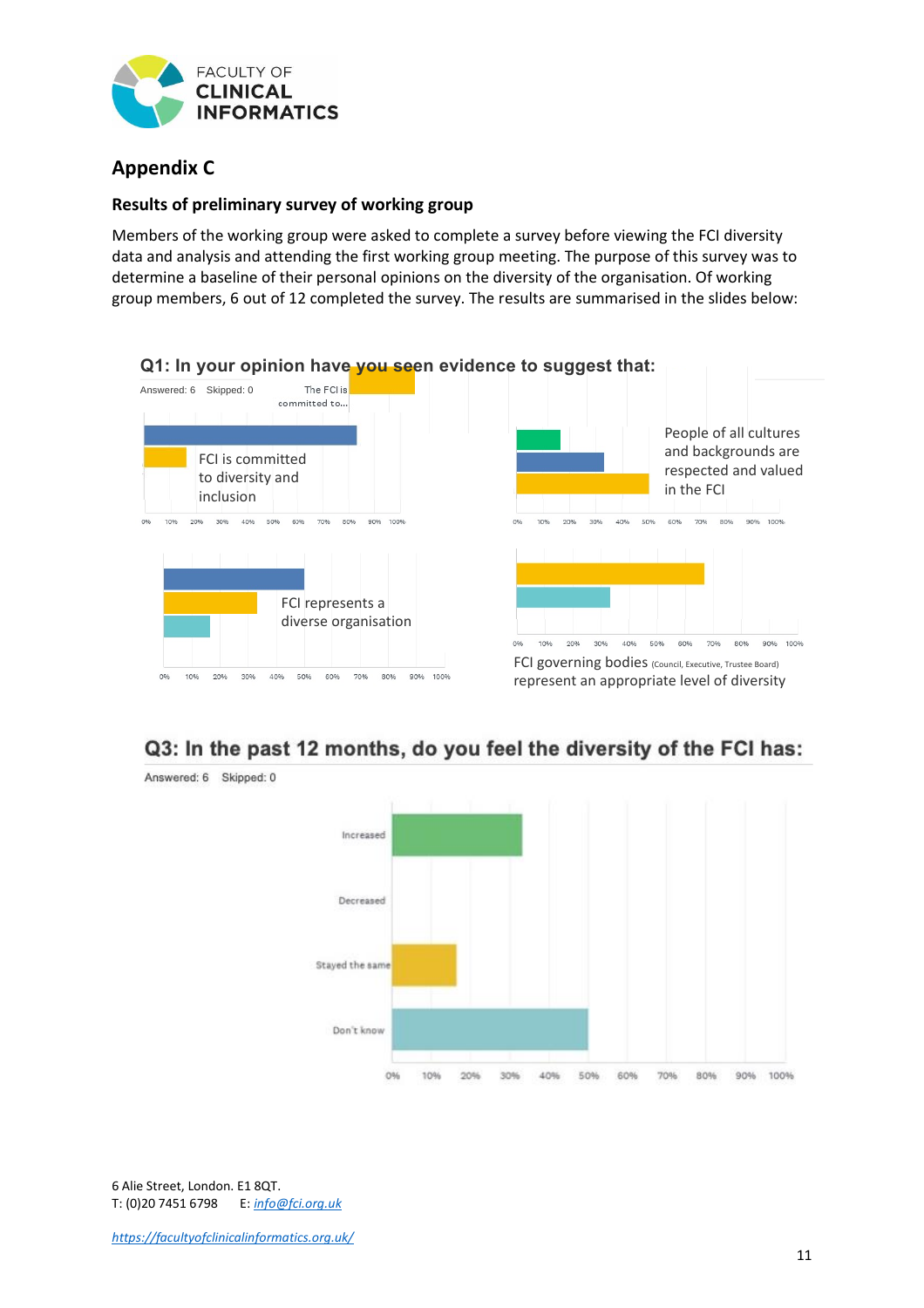

### Q4: How does the diversity of the Faculty compare to the general make up of informaticians across health and social care in the UK?



### Q5: How does the diversity of the Faculty compare to the general make up of ALL staff across health and social care in the UK?

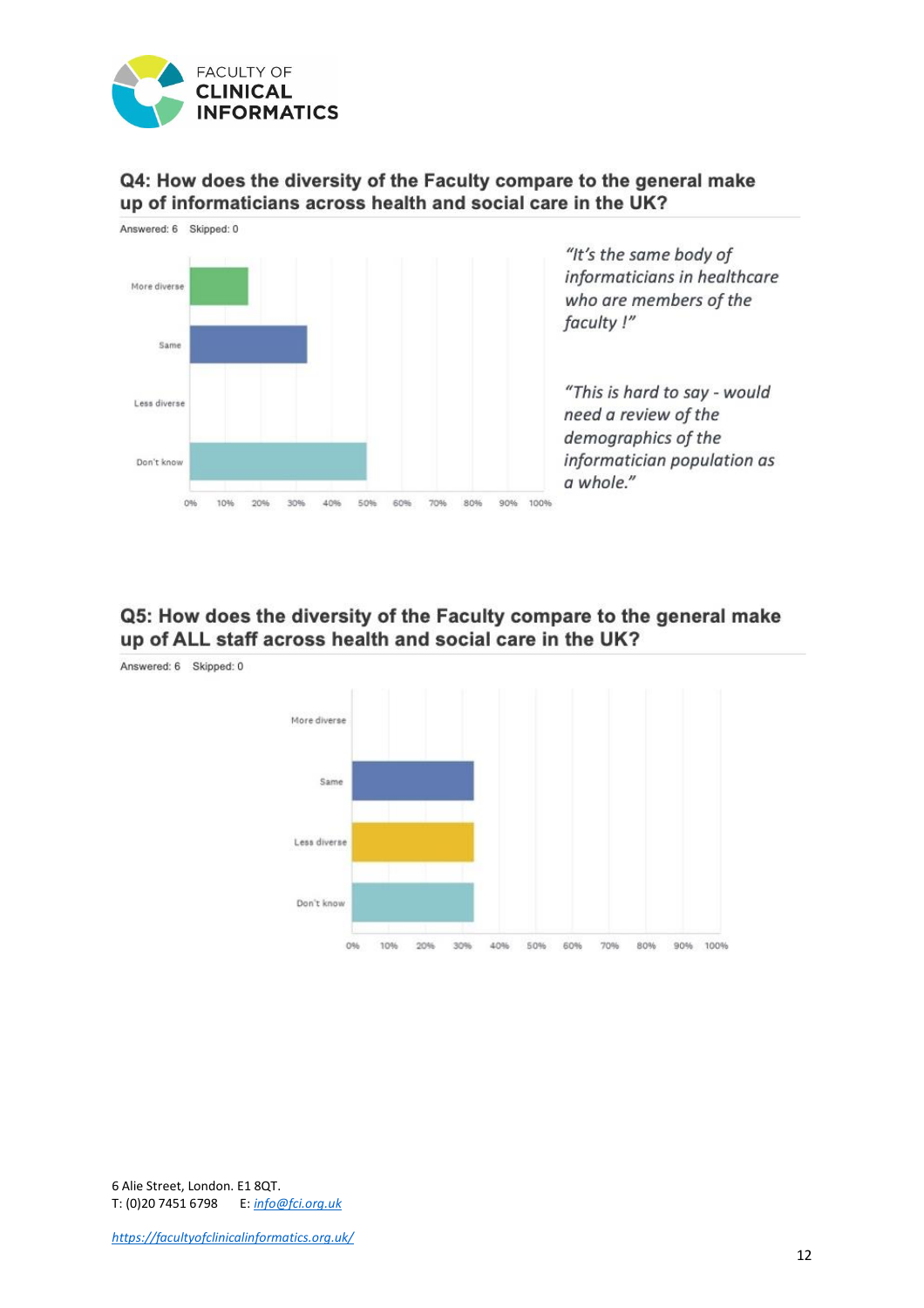

### Q6: In your opinion have you see evidence to suggest that the Faculty represent an appropriate diversity of:

| Answered: 6<br>Skipped: 0 | Strongly ag<br>Agree<br>Don't know<br>Strongly dis | Neither agr<br><b>Disagree</b> |
|---------------------------|----------------------------------------------------|--------------------------------|
|                           | Ethnic origins                                     | Professions                    |
|                           |                                                    |                                |
|                           | Locations                                          | People with disabilities       |
|                           |                                                    | 00%                            |

#### Q6: In your opinion have you see evidence to suggest that the Faculty represent an appropriate diversity of:

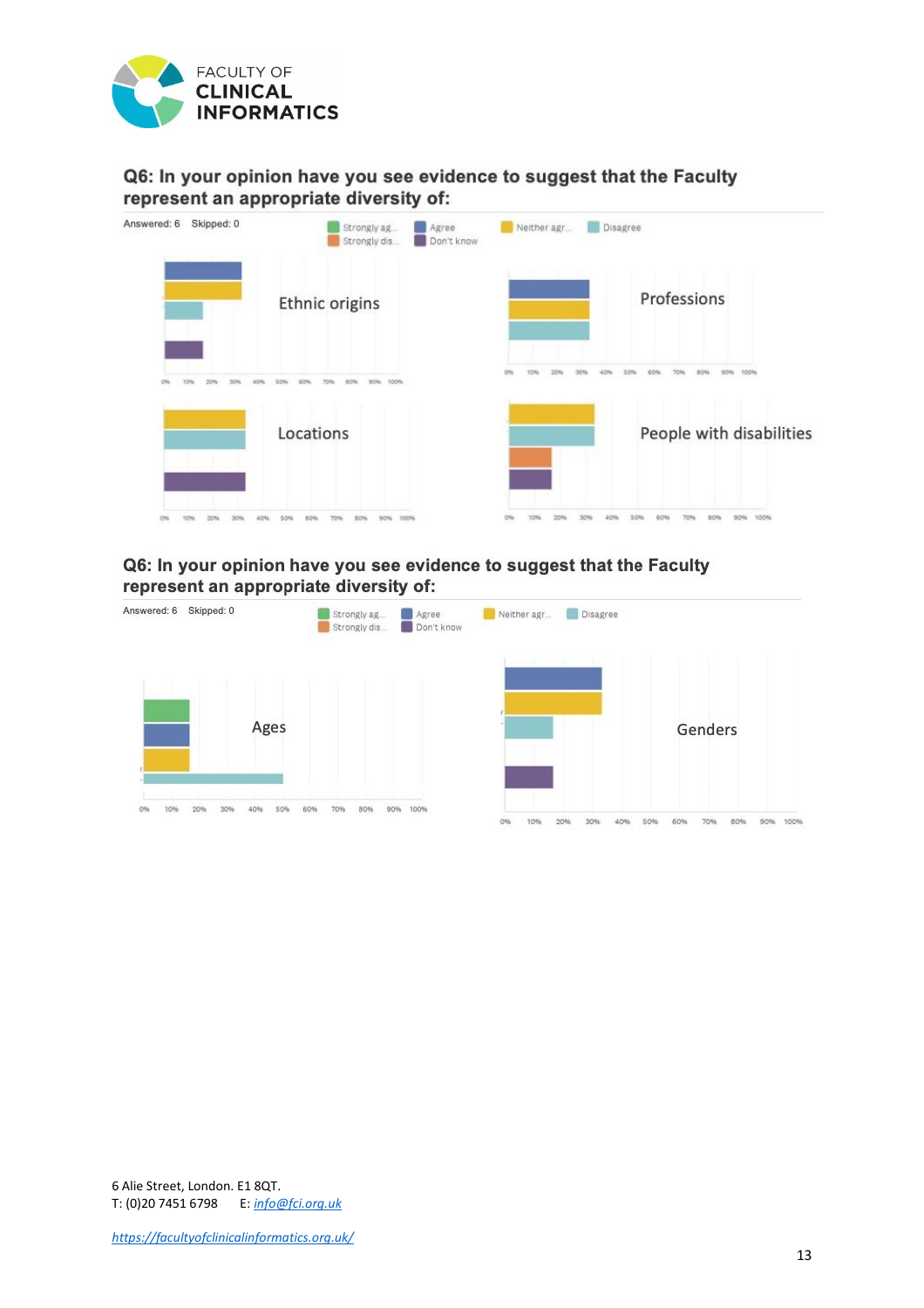

## **Appendix D**

### **Update on progress on recommendations in the FCI Diversity Review 2020 report**

**Author:** Lindsay Turner

**Date:** 16.11.21

#### **Purpose**

This paper describes actions that have been taken following the recommendations that were made by the working group of the FCI Diversity Review 2020. The outcomes of these actions have also been described. Any impact on diversity of members should be assessed by reading this report alongside the report of diversity data for 2021.

| Recommendation                                                                                                                                                                                                                                                                                                                                                                                                                                                                                                                                                                                                                                                                                                                                                                                                              | <b>Actions taken</b>                                                                                                                                                                                                                                                                                                                                                                                                                                                                                                                                                                                                                      | <b>Outcome</b>                                                                                                                                                        | <b>Actions outstanding</b>                                                                                                                                                                                                                  |
|-----------------------------------------------------------------------------------------------------------------------------------------------------------------------------------------------------------------------------------------------------------------------------------------------------------------------------------------------------------------------------------------------------------------------------------------------------------------------------------------------------------------------------------------------------------------------------------------------------------------------------------------------------------------------------------------------------------------------------------------------------------------------------------------------------------------------------|-------------------------------------------------------------------------------------------------------------------------------------------------------------------------------------------------------------------------------------------------------------------------------------------------------------------------------------------------------------------------------------------------------------------------------------------------------------------------------------------------------------------------------------------------------------------------------------------------------------------------------------------|-----------------------------------------------------------------------------------------------------------------------------------------------------------------------|---------------------------------------------------------------------------------------------------------------------------------------------------------------------------------------------------------------------------------------------|
| Include non-voting FCI members at Council<br>1.<br>meetings to achieve a more diverse representation of<br>perspectives. These individuals could provide input<br>into council without requiring election. Senior<br>members of FCI would then be better informed of<br>potential issues and prospective Council members<br>would be able to gain more experience and be more<br>encouraged and qualified to apply to join Council in<br>future. In the first instance, provide an open call to all<br>FCI fellows, members and associates and gauge the<br>level of interest for non-voting attendees. Review the<br>diversity of Council, including voting and non-voting<br>members in one year to determine whether there are<br>still gaps in diversity, at which point more pro-active<br>measures could be employed. | Policy developed for including<br>observers at FCI Council meetings,<br>including the ways of working, and<br>approved by FCI Council.<br>All FCI members invited to observe at<br>Council meetings in June and<br>September as a pilot.<br>Evaluation forms sent to observers and<br>council members after each meeting.<br>Report produced after June meeting<br>with results of evaluation and<br>recommendations for action. Some of<br>these were able to be addressed in the<br>September meeting.<br>Opportunity to observe was advertised<br>through newsletters and via special<br>interest and professional interest<br>groups. | Report has been<br>produced outlining the<br>results of the evaluation.<br>Report was reviewed by<br>Exec who recommended<br>it should be shared with<br>all members. | Evaluation report to be<br>$\bullet$<br>discussed at Council meeting on<br>2 December to make decisions<br>on how to involve observers<br>moving forward to have the<br>greatest potential impact on<br>diversity of Council<br>membership. |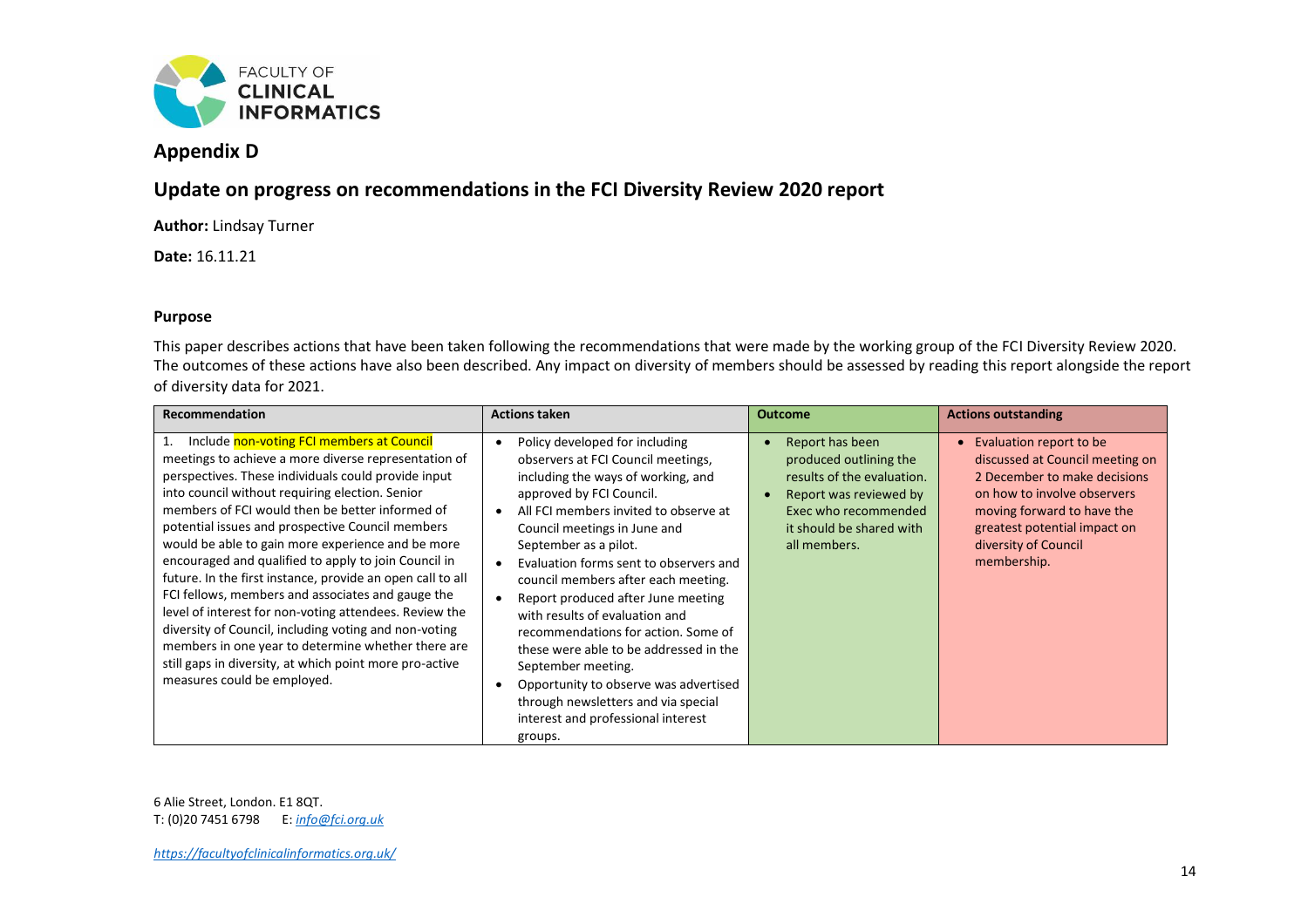

| 2. Diversify what the Faculty are offering. Find<br>out/focus on what clinical informaticians are good at,<br>what they're interested in, and check whether that is<br>reflected in FCI activities and business plans,<br>particularly for those groups where representation is<br>low.<br>Develop a survey for current FCI members to<br>determine their interests and what they hope to gain<br>from membership before end of March 2021. Base<br>questions around the current FCI Business Plan to<br>identify whether planned activities are in line with<br>member expectations. New members joining the<br>Faculty in subsequent recruitment rounds should be<br>asked questions related to their expectations for<br>membership during their application.<br>Also survey potential prospective FCI members to<br>identify what their interests might be and why they<br>would or wouldn't want to join the Faculty, before end<br>of March 2021. This could include, for example,<br>graduates of the Digital Academy, undergraduates<br>undertaking clinical courses and students of other<br>educational establishments who run post-graduate<br>programmes in clinical informatics, such as<br>universities and the National School for Healthcare<br>Science (NSHS) who run courses and apprenticeships<br>for health informaticians. | Membership survey 2021 was<br>$\bullet$<br>conducted and helped to identify<br>current priorities for members. Eg<br>Professional Accreditation.<br>Latest business plan has incorporated<br>$\bullet$<br>feedback captured in the membership<br>survey.                                                                                                                                                  | Scoping project on<br>$\bullet$<br>Professional<br><b>Accreditation for</b><br>Individuals is being<br>planned, to be overseen<br>by the Professionalism<br>SC.<br>FCI Away Day recognised<br>that emphasising<br>member benefits and<br>making these relevant to<br>member interests was a<br>key priority. | We did not find a suitable<br>$\bullet$<br>opportunity to conduct a survey<br>of potential prospective (non)<br>members. We did consider the<br>results of the FedIP<br>professionalism survey,<br>however.<br>2021 Membership Survey only<br>$\bullet$<br>reached 100 members (~10%)<br>so further efforts to identify<br>member interests would be<br>valuable.<br>• FCI requires further profile<br>raising. Non-members want the<br>same thing as members. They<br>aren't sure the relevance to<br>them of professionalising.<br>Marketing manager can support<br>this when in post.<br>• Suggestions of webinar topics -<br>were sent to Events Committee.<br>Need a lead on webinars from<br>events committee. E&T lead<br>and a potential Events<br>Manager, once appointed, will<br>also have a role. |
|--------------------------------------------------------------------------------------------------------------------------------------------------------------------------------------------------------------------------------------------------------------------------------------------------------------------------------------------------------------------------------------------------------------------------------------------------------------------------------------------------------------------------------------------------------------------------------------------------------------------------------------------------------------------------------------------------------------------------------------------------------------------------------------------------------------------------------------------------------------------------------------------------------------------------------------------------------------------------------------------------------------------------------------------------------------------------------------------------------------------------------------------------------------------------------------------------------------------------------------------------------------------------------------------------------------------------------------------------|-----------------------------------------------------------------------------------------------------------------------------------------------------------------------------------------------------------------------------------------------------------------------------------------------------------------------------------------------------------------------------------------------------------|--------------------------------------------------------------------------------------------------------------------------------------------------------------------------------------------------------------------------------------------------------------------------------------------------------------|---------------------------------------------------------------------------------------------------------------------------------------------------------------------------------------------------------------------------------------------------------------------------------------------------------------------------------------------------------------------------------------------------------------------------------------------------------------------------------------------------------------------------------------------------------------------------------------------------------------------------------------------------------------------------------------------------------------------------------------------------------------------------------------------------------------|
| 3. Social care is a hugely underrepresented system in<br>the Faculty membership and requires particular focus<br>using the approaches outlined above. FCI should<br>collaborate with FEDIP and its associated membership<br>bodies to address this. Nurses have a good connection<br>between health and social care so should be a<br>prioritised group for seeking FCI members. Contact<br>the Chief Nursing Information Officer (CNIO) network<br>and the Digital Nurse Network before end of 2021 to<br>identify opportunities to promote FCI to these groups.                                                                                                                                                                                                                                                                                                                                                                                                                                                                                                                                                                                                                                                                                                                                                                                | JH emailed Russ Charlesworth<br>$\bullet$<br>(SOCITM) and Mark Nicholas (NHS D)<br>about a joint webinar on social care<br>informatics - use around the CF. Or<br>around innovation sites. Sharing<br>experiences. No result initially.<br>We asked members to let us know if<br>$\bullet$<br>they interact with social care sector in<br>a newsletter. Received a couple of<br>responses but no results. | Article published in<br>$\bullet$<br>Institute of Health and<br><b>Social Care Management</b><br>to get social care staff to<br>think about how their<br>work involves<br>informatics and how FCI<br>can help.<br>Planning a webinar in Q1<br>2022 with Suzy England                                         | • Haven't yet engaged with the<br><b>Digital Social Care Special</b><br>Interest Group - ask TRH about<br>this.<br>• There are other opportunities<br>for promotion via the IHSCM eg<br>their conference or breakfast<br>webinar series.                                                                                                                                                                                                                                                                                                                                                                                                                                                                                                                                                                      |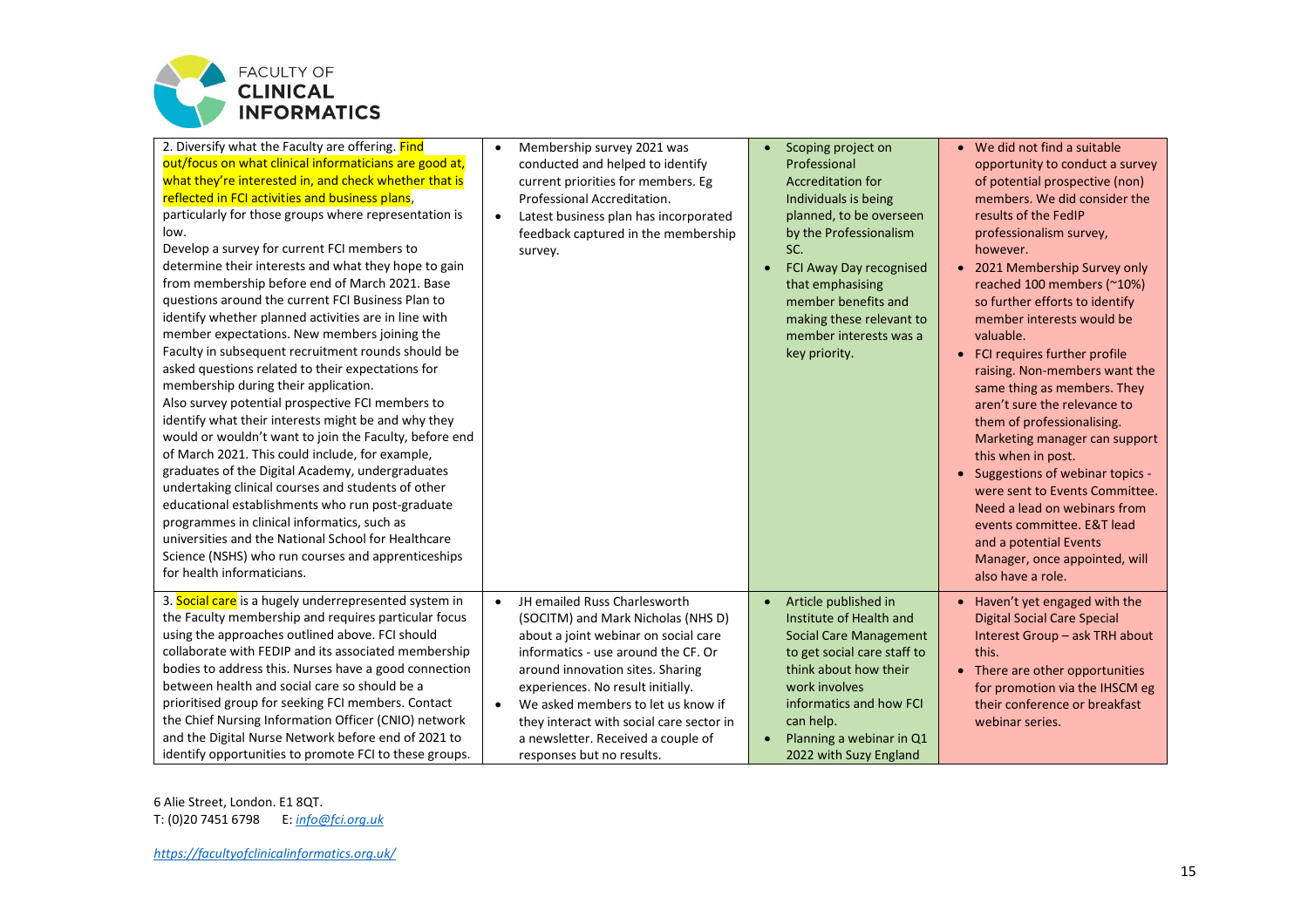

| In the meantime, work with existing nurse members<br>of FCI working in social care, and the nursing rep on<br>Council, to conduct research, perhaps using a survey,<br>to inform meetings which would best take place on a<br>face-to-face basis from September 2021.<br>Continue to liaise with the British Association of Social<br>Workers (BASW), Skills for Care and other<br>organisations, such as the Society for innovation,<br>technology and modernisation (SOCITM) and the<br>Federation for Informatics Professionals (FEDIP) to<br>promote all FCI recruitment rounds to the social care<br>workforce.<br>Within 6-12 months, current FCI members working in<br>social care should convene to design an offer for non-<br>clinical members of the social care workforce via the<br>Digital Social Care Special Interest Group (approx. 300<br>members).                                                                                                                                 | Held meetings with Claire Sutton,<br>$\bullet$<br>Maggie Lay and Tommy Reay-<br>Henderson (Social Care members) to<br>think of ideas for engagement. Linked<br>with Institute of Health and Social<br>Care Management (IHSCM).<br>Ongoing efforts to engage social care<br>$\bullet$<br>informaticians during recruitment<br>rounds. Eg via BASW.<br>Ongoing links with Suzy England<br>$\bullet$<br>(RCOT) and Mark Nicholas about<br>opportunities to collaborate, eg<br>around the CCIO JD, which is<br>promoted to be a role suitable for<br>someone from any professional<br>background and who should work with<br>a multi professional, multi-sector<br>team. | and Mark Nicholas eg<br>about use of data to<br>inform practice in social<br>care. | Suggestion of a Special Interest<br>Group, perhaps joint with<br>SOCITM, needs to be explored.<br>• FCI Nursing & Midwifery<br>Professional Interest Group is<br>only just getting up and running<br>- will be opportunities to revisit<br>support there for engaging with<br>social care via nurses. Ideas for<br>how to approach CNIO network.<br>Idea to record a video with<br>$\bullet$<br>social member(s) of Faculty to<br>support recruitment has not yet<br>been actioned. |
|-------------------------------------------------------------------------------------------------------------------------------------------------------------------------------------------------------------------------------------------------------------------------------------------------------------------------------------------------------------------------------------------------------------------------------------------------------------------------------------------------------------------------------------------------------------------------------------------------------------------------------------------------------------------------------------------------------------------------------------------------------------------------------------------------------------------------------------------------------------------------------------------------------------------------------------------------------------------------------------------------------|----------------------------------------------------------------------------------------------------------------------------------------------------------------------------------------------------------------------------------------------------------------------------------------------------------------------------------------------------------------------------------------------------------------------------------------------------------------------------------------------------------------------------------------------------------------------------------------------------------------------------------------------------------------------|------------------------------------------------------------------------------------|-------------------------------------------------------------------------------------------------------------------------------------------------------------------------------------------------------------------------------------------------------------------------------------------------------------------------------------------------------------------------------------------------------------------------------------------------------------------------------------|
| 4. Ensure that application forms for FCI membership<br>that are reviewed by the assessment panel are<br>anonymous, with no names or details of location or<br>with any other protected characteristics, excluding<br>profession, which will be required in order to assess<br>suitability for membership. A line at the start of the<br>form should state that, although the name and any<br>protected characteristics will be removed, the<br>applicant may be identifiable due to the description of<br>their experience and provision of any listed academic<br>publications. This should be implemented in the next<br>round of recruitment in early 2021.<br>5. Research existing national PPI groups to identify<br>those which may be suitable to work with on FCI<br>projects. Engage the groups identified to develop<br>working practices. For a suitable piece of upcoming<br>work due to be undertaken by the Faculty, recruit a<br>panel of patient/public representatives to contribute | FCI member application form has been<br>edited to explain the form will be<br>made anonymous but may still be<br>identifiable.<br>Applications are pseudonymised<br>$\bullet$<br>before they are reviewed by<br>assessment panel.                                                                                                                                                                                                                                                                                                                                                                                                                                    | Updated application<br>form                                                        | Assessment panel in Autumn<br>$\bullet$<br>2021 recognised that many<br>applications were not<br>anonymous due to the way that<br>applicants described their<br>experience and have asked<br>whether more could or should<br>be done to encourage<br>applicants to describe their<br>experience and evidence their<br>competence in an anonymous<br>fashion.<br>• Unable to identify a suitable<br>piece of work.<br>No progress made yet.<br>$\bullet$                             |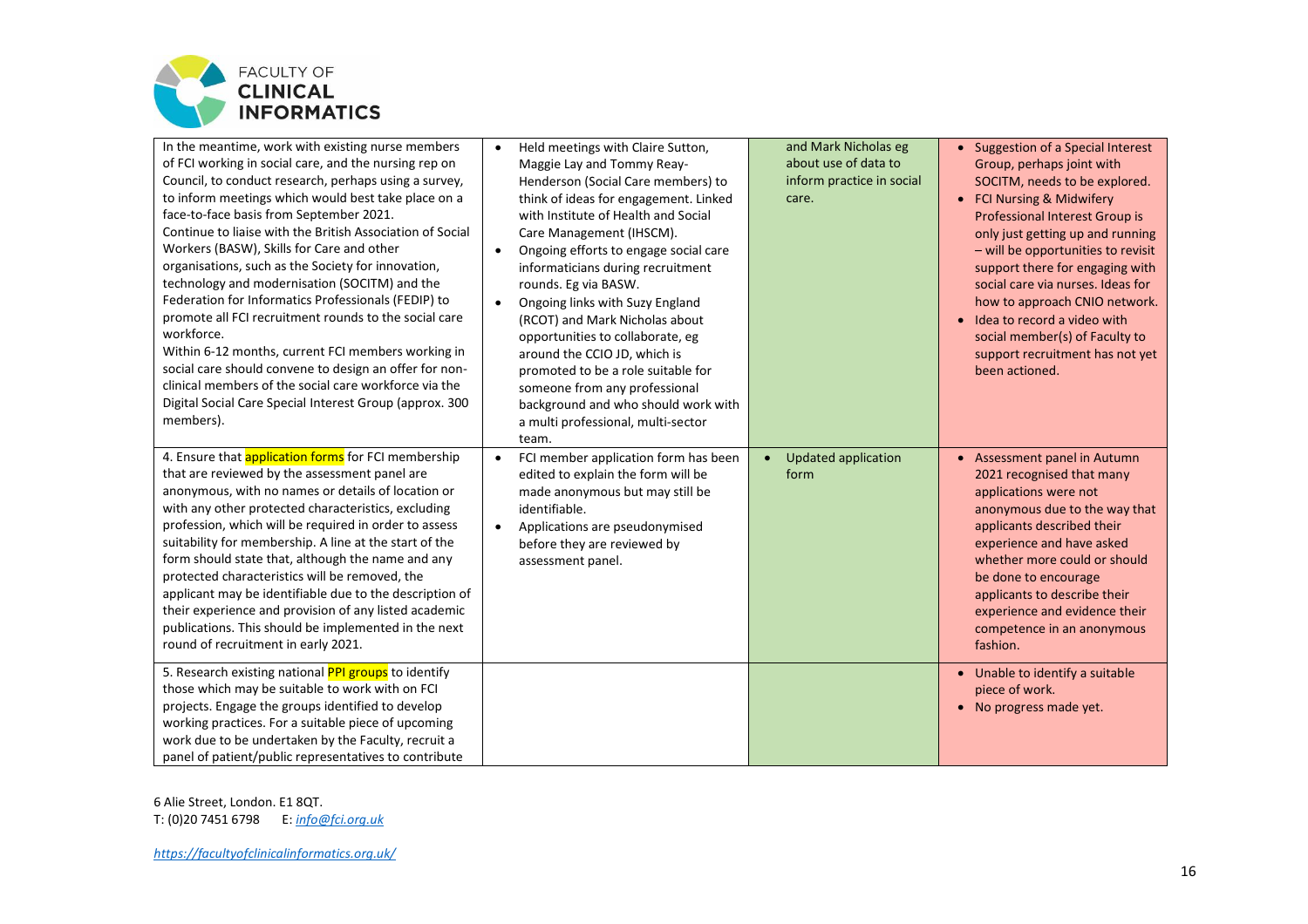

| to planning, developing and completing the project.<br>Look for an opportunity to do this, focussed around a<br>specific piece of work, in the next 6-12 months. In the<br>longer term (the next 1-2 years), consider recruiting a<br>group of patient/public representatives for the FCI<br>who can be called upon to be involved in various<br>activities - joining standing committees, sub<br>committees, project groups and contributing to<br>webinars, blogs, newsletters, etc. This opportunity<br>should be advertised widely, and progress reviewed<br>after 12 months. Moving forward, all individual FCI<br>project plans should include a requirement to consider<br>the relevance of patient involvement. |                                                                                                                                                                                                                                                                                                                      |                                                                                                                                                                                                                                                                                                                                                                                                                                                                                                   |                                                                                        |
|-------------------------------------------------------------------------------------------------------------------------------------------------------------------------------------------------------------------------------------------------------------------------------------------------------------------------------------------------------------------------------------------------------------------------------------------------------------------------------------------------------------------------------------------------------------------------------------------------------------------------------------------------------------------------------------------------------------------------|----------------------------------------------------------------------------------------------------------------------------------------------------------------------------------------------------------------------------------------------------------------------------------------------------------------------|---------------------------------------------------------------------------------------------------------------------------------------------------------------------------------------------------------------------------------------------------------------------------------------------------------------------------------------------------------------------------------------------------------------------------------------------------------------------------------------------------|----------------------------------------------------------------------------------------|
| 6. Include patient/public representation in the FCI<br>Council. Develop a job description for this role to<br>ensure that the person/people in this role are aware<br>of what is expected of them. While seeking<br>representatives in a general call, also ask for<br>expressions of interest to join FCI Council. At the next<br>Council meeting, ask FCI Council to develop<br>recommendations for how to embed patient<br>representation in its membership.                                                                                                                                                                                                                                                         | LT sought advice from Sally Lewis<br>$\bullet$<br>(National Clinical Lead for Value-Based<br>and Prudent Healthcare / Honorary<br>Professor at Swansea School of<br>Medicine) who connected us with Dr<br>Sue Goodfellow (Clinical Improvement<br>Lead for Value-Based Healthcare). Sue<br>provided a helpful steer. | Advice received:<br>Strategy to engage with<br>patients indirectly through<br>other groups that represent<br>them, including:<br>1) Disease specific-charities<br>2) Citizen groups (not related<br>to healthcare)<br>3) Social Media<br>Try to ensure there is a<br>specific 'ask' of patients in<br>what you would like them to<br>help with, the time<br>commitment needed, and if it<br>is a simple survey response, or<br>becoming part of a working<br>group (with a longer<br>commitment). | • Still need to consider how to<br>increase patient representation<br>in FCI activity. |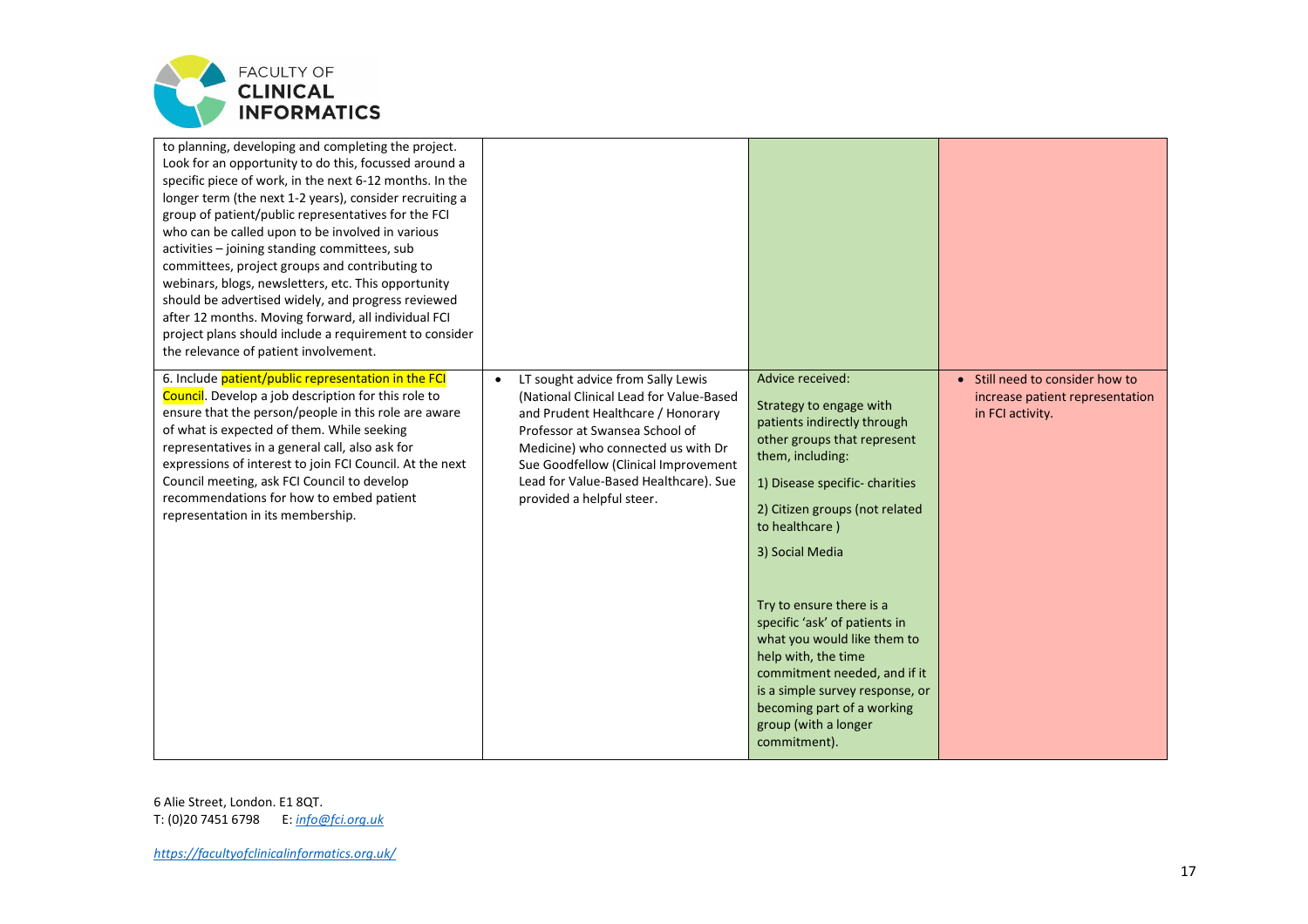

| 7. A review of the existing <b>FCI Equality and Diversity</b><br>form should be carried out. Completion of the form<br>should be strongly encouraged and delivered in an<br>online format, with the option to leave out questions<br>using a "Prefer not to say" response. Respondents<br>should clearly be made aware how their data will be<br>held and used. The data should be pseudonymised so<br>that names are not held alongside records but so that<br>diversity of membership, governing bodies, working<br>groups or committees can continue to be monitored.<br>Refer to best practice to determine how to<br>communicate with people completing the form<br>around the benefits of taking part and how their data<br>will be held and used. | Review of the existing equality and<br>$\bullet$<br>diversity (E&D) form was conducted<br>with Diversity Review working group<br>and FCI Exec. Research on question<br>format used elsewhere, eg sex and<br>gender.<br>Form converted to online format.<br>$\bullet$<br>Clear explanatory notes provided for<br>$\bullet$<br>how the data will be held and used.<br>E&D form data stored in<br>$\bullet$<br>pseudonymised format and password<br>protected.                                                                                                                                                                                                                                                                                                                                                              | Updated E&D form is<br>$\bullet$<br>online and in use.<br>Increased proportion of<br>$\bullet$<br>forms returned by<br>members thanks to<br>easier method of<br>completion and return.                                                                                                                                                                                                                                                                                                                                                                                                                           |                                                                                                                                                                                   |
|----------------------------------------------------------------------------------------------------------------------------------------------------------------------------------------------------------------------------------------------------------------------------------------------------------------------------------------------------------------------------------------------------------------------------------------------------------------------------------------------------------------------------------------------------------------------------------------------------------------------------------------------------------------------------------------------------------------------------------------------------------|--------------------------------------------------------------------------------------------------------------------------------------------------------------------------------------------------------------------------------------------------------------------------------------------------------------------------------------------------------------------------------------------------------------------------------------------------------------------------------------------------------------------------------------------------------------------------------------------------------------------------------------------------------------------------------------------------------------------------------------------------------------------------------------------------------------------------|------------------------------------------------------------------------------------------------------------------------------------------------------------------------------------------------------------------------------------------------------------------------------------------------------------------------------------------------------------------------------------------------------------------------------------------------------------------------------------------------------------------------------------------------------------------------------------------------------------------|-----------------------------------------------------------------------------------------------------------------------------------------------------------------------------------|
| 8. Develop and expand the existing FCI mentoring<br>scheme and Early Careers Groups to include activities<br>to support members to feel able to progress within<br>the Faculty by applying to join governing bodies and<br>standing committees and to upgrade their level of<br>membership, when appropriate. Use the members<br>survey (see recommendation 2) to identify<br>opportunities to pair mentors with mentees. As efforts<br>are made to increase diversity of FCI membership, it is<br>hoped that this will also lead to a natural<br>improvement in the diversity of mentors. This should<br>be reviewed in 12 months and annually, identifying<br>any gaps and seeking mentors in these areas.                                             | Met with Early Careers Group (ECG) to<br>$\bullet$<br>discuss how less experienced<br>members can progress and get more<br>involved within FCI.<br>Section added to website to advertise<br>$\bullet$<br>opportunities for development in<br>clinical informatics and career<br>development; job roles.<br>LT met with Richard Smith to discuss<br>$\bullet$<br>how mentors can help to encourage<br>mentees to get involved in Faculty<br>activities through SIGs, PrIGs, SCs,<br>Governing groups, etc.<br>Text for mentoring on website was<br>$\bullet$<br>updated.<br>Mentorship scheme advertised<br>$\bullet$<br>through newsletter, social media and<br>when new cohorts joined.<br>Subject Matter Expertise Survey<br>$\bullet$<br>identified 19 new potential mentors<br>and 9 prospective mentees - they will | <b>ECG hosted a career</b><br>$\bullet$<br>pathway webinar on 10<br>March, with the first<br>ever "FCI Rising Star"<br>prize awarded.<br>Job Opportunities page is<br>$\bullet$<br>now on website<br>Mentoring video has<br>been published featured<br>a mentor-mentee<br>relationship and what<br>each member feels they<br>gain from being involved.<br>Number of mentors and<br>$\bullet$<br>mentees has grown.<br><b>Subject Matter Expertise</b><br>Survey identified 19 new<br>potential mentors and 9<br>prospective mentees -<br>they will be contacted<br>with information about<br>joining the scheme. | Diversity of mentors is being<br>analysed as part of 2021<br>Diversity Review.<br>A selection of case studies of<br>projects by members early in<br>their careers on the website. |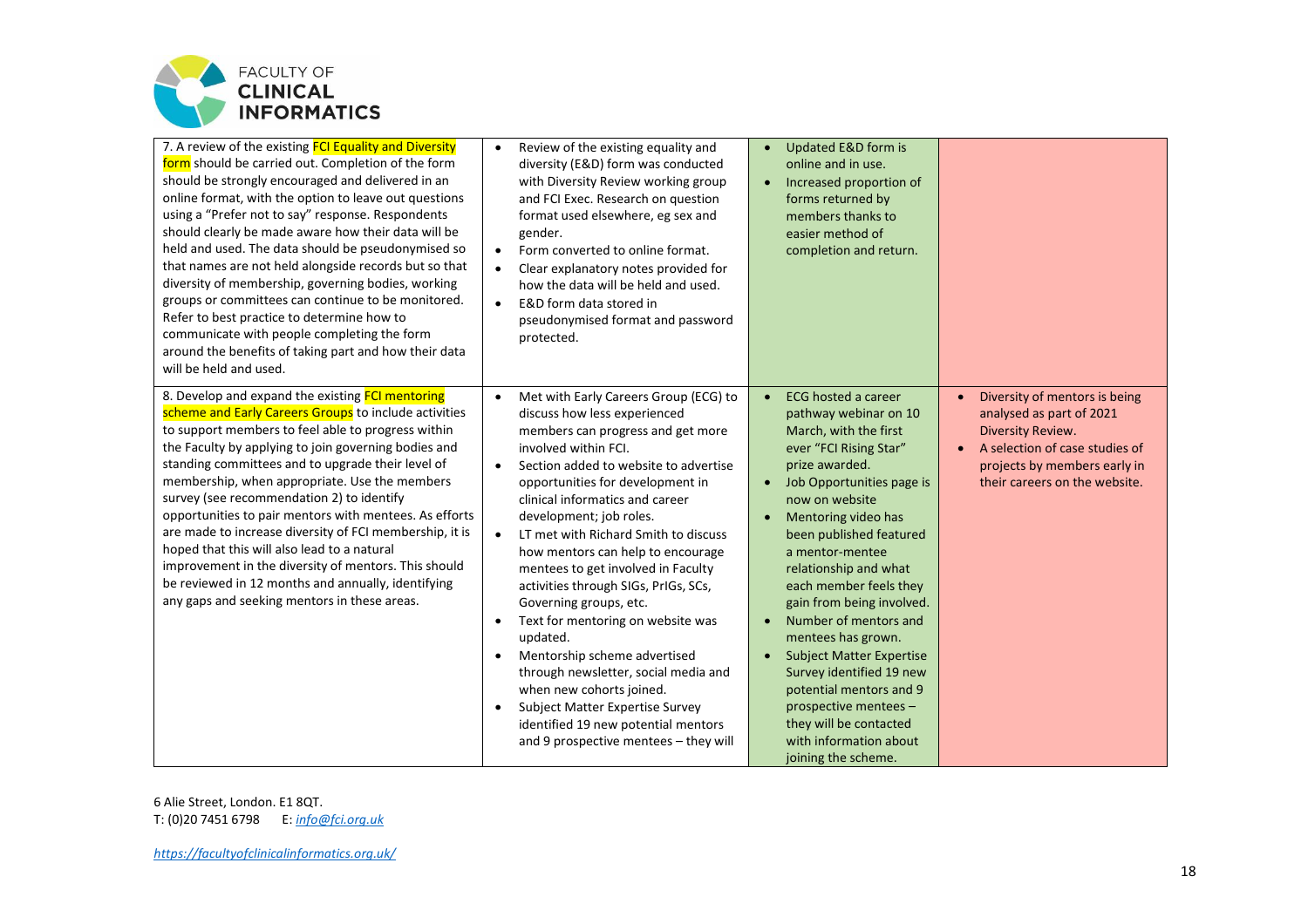

|                                                                                                                                                                                                                                                                                                                                                                                                                                                                                                                                                                                                                                                                                                  | be contacted with information about                                                                                                                                                                                                                                                                                                                                                                                                                                                                                                                                                                                   |                                                                                                                                                                                                                       |                                                                                                                                                                                                |
|--------------------------------------------------------------------------------------------------------------------------------------------------------------------------------------------------------------------------------------------------------------------------------------------------------------------------------------------------------------------------------------------------------------------------------------------------------------------------------------------------------------------------------------------------------------------------------------------------------------------------------------------------------------------------------------------------|-----------------------------------------------------------------------------------------------------------------------------------------------------------------------------------------------------------------------------------------------------------------------------------------------------------------------------------------------------------------------------------------------------------------------------------------------------------------------------------------------------------------------------------------------------------------------------------------------------------------------|-----------------------------------------------------------------------------------------------------------------------------------------------------------------------------------------------------------------------|------------------------------------------------------------------------------------------------------------------------------------------------------------------------------------------------|
| 9. Seek bursaries for future recruitment rounds from<br>the <b>Shuri Network</b> for BAME women, and from other<br>sources, to enable those underrepresented in the<br>Faculty or on low income to be able to join as<br>members. Council should identify three top priority<br>groups during each recruitment round, for which<br>bursaries can be sought. Review any members who<br>are provided with a bursary after 12 months to<br>identify retention rates. Another option for supporting<br>minority groups could be to stagger membership fees<br>over a number of years, eg 50% fees in year 1, 75%<br>year 2 and 100% from year 3 onwards, subject to<br>agreement from Trustee Board. | joining the scheme.<br>Reviewed retention of Shuri Network<br>bursary recipients as members. These<br>members were invited to roundtables<br>and invited to provide feedback via<br>email.<br>Active FCI Members from Shuri<br>$\bullet$<br>Network met throughout the year to<br>consider opportunities to engage<br>bursary winners.<br>Shuri bursary winners engaged well in<br>$\bullet$<br>webinars and SIG/PrIG meetings<br>throughout the year.                                                                                                                                                                | "Diversity" theme set for<br><b>Cohort 8 recruitment</b><br>(Autumn 2021) - Shuri<br>bursaries awarded again,<br>expanded to student<br>memberships, and focus<br>on engaging all<br>professions.                     | • Still to consider other options to<br>keep bursary winners as<br>members, such as staggered fee<br>options, as described in the<br>recommendation.                                           |
| 10. Establish other special interest groups, in addition<br>to the group for nursing, midwifery and AHP<br>members, to represent other professions within the<br>Faculty, when each discipline is ready to do so.                                                                                                                                                                                                                                                                                                                                                                                                                                                                                | New SIGs set up and supported with<br>$\bullet$<br>set up of regular meetings.<br>All information about these groups is<br>on FCI website with mechanisms for<br>joining.<br>Monthly SIG updates appeared in<br>some issues of newsletter. Difficulties<br>in getting groups to provide these.<br>Nursing & Midwifery Professional<br>Interest Group revitalised.<br>ECG has appointed new members of<br>leadership group.<br>SIGs and PrIGs have been assigned to<br>each staff member to support<br>administrate tasks.<br>Events role added to business plan<br>which would help to support SIGs and<br>PrIGs too. | AHP, Healthcare<br>Scientist, Digital<br>Medicines, Patient-<br>reported outcome<br>measures (PROM - joint<br>group HDRUK) groups all<br>established.<br>42 applicants for Shuri<br>$\bullet$<br>bursary Autumn 2021. | Updated CRM to streamline<br>process for joining groups and<br>to ease ability to contact<br>members of each group.<br>• Revisit idea of having monthly<br>updates from SIGs in<br>newsletter. |
| 11. Compile data on the regional locations of<br>members within the UK and analyse to identify                                                                                                                                                                                                                                                                                                                                                                                                                                                                                                                                                                                                   | Regional location data for England is<br>$\bullet$<br>being analysed for 2021 diversity<br>review.                                                                                                                                                                                                                                                                                                                                                                                                                                                                                                                    |                                                                                                                                                                                                                       | • Formulate plans to target any<br>UK locations lacking members                                                                                                                                |